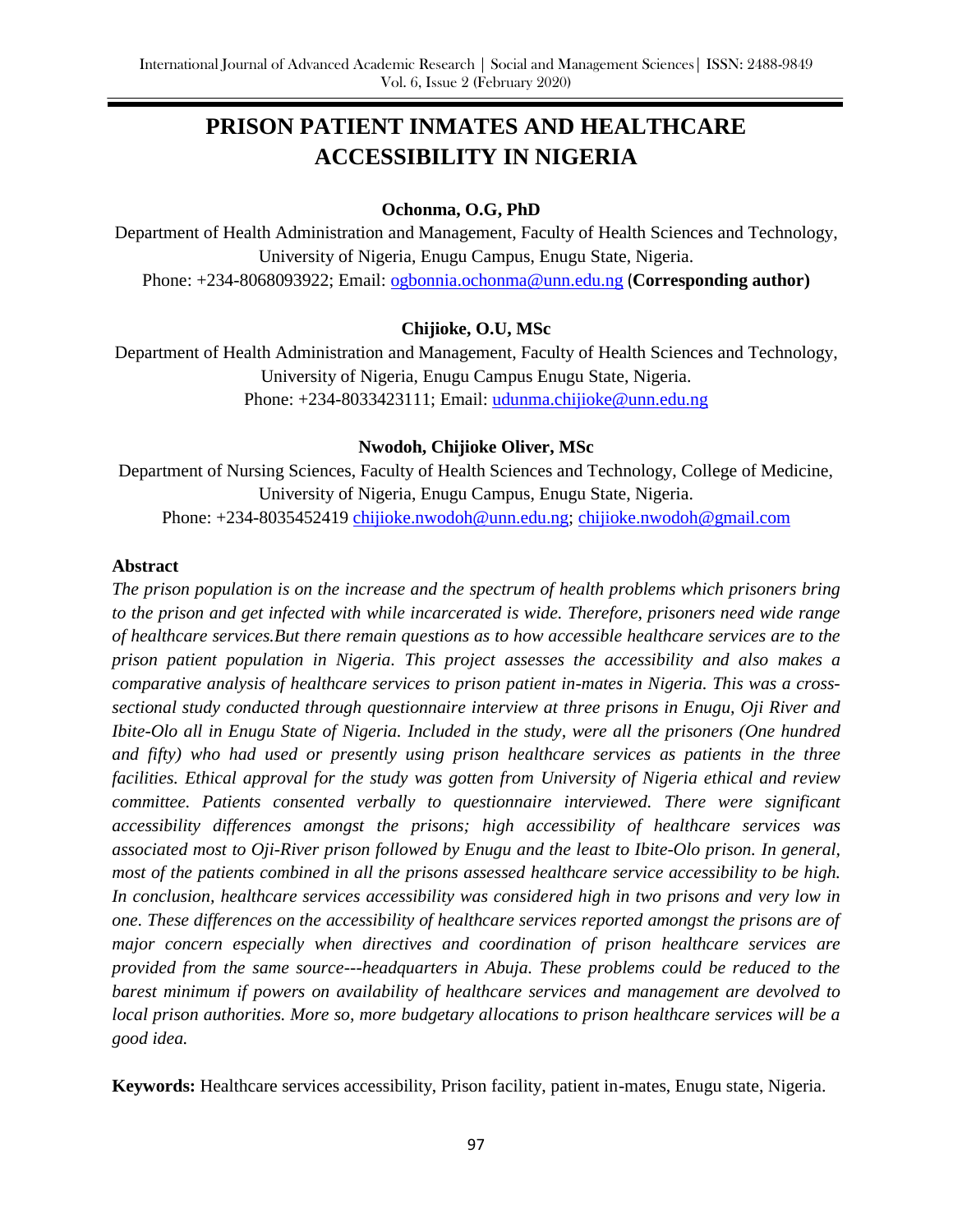## **Background**

Healthcare services to the general population in Sub-Saharan African is of a major concern and many countries in the region are grabbling with the stark reality of improving services especially to the vulnerable populations due low health budgetary allocation by the governments and the unwillingness on their part to make available requisite personnel to carry out healthcare services. This reality is more among the prison populations who are most vulnerable with no choice to decide on who provides them with healthcare services and are left to the least the government could do. The prison health population is also more problematic given their general low income status and vulnerability to high drug use and infections compared to the general population. Healthcare service accessibility is defined in terms of individual person's ability to obtain requisite healthcare when needed with least hindrance in terms of finance and geographic distance.

The number of prisons globally is on the increase so is the number of health problems prisoners bring along with them [Watson *et al.,* 2004]. The very purpose for which the prisons are designed: punishment, correction and rehabilitation of prisoners to the community may run in conflict with the aims of health care [Watson *et al.,* 2004]. The number of health problems prisoners bring to prison is huge and usually surpasses the prevalence in the general population [Watson *et al., 2004;* Her Majesty's Prison Service, 2001]. Take for example, the number of prisoners in the United States (US) with mental health problems is 90% with many also having a substance abuse problem, 80% of prisoners smoke and hepatitis B and C rates of infection are higher than in the general population. Problems of HIV positive and self-harming are also high [Watson *et al.,* 2004; Her Majesty's Prison Service, 2001]. High number of prisoners also suffers from chronic diseases like asthma and heart disease. A study conducted on New York City adults, has it that asthma rates were twice as high for people with a history of incarceration--12.7 percent as opposed to 6.2percent for those without a history of incarceration [Emily *et al.,* 2010]. Those who had been imprisoned with history of asthma were more likely to suffer an asthma attack or go to the emergency department not considering if the patient had access to primary care or health insurance [Emily *et al.,* 2010]. This shows that persons with history of imprisonment would either develop more severe asthma or were less able to manage the problems associated with the disease while in prison [Emily *et al.,* 2010]. It was also shown that being imprisoned is associated to increased risk for hypertension and left ventricular hypertrophy [Emily *et al.,* 2010; Emily, 2009]. When Coronary Artery Risk Development in Young Adults study was reviewed, it was found that 12 percent of those who had history of imprisonment developed the condition as opposed to7percent of the sample without imprisonment history [Emily, 2009]. Also Inmates have high rates of chronic medical conditions, especially viral infections according to records unveiled in the United States [Andrew, 2009; Freudenberg, 2001]. Prison is built with many functions to fulfil including inmates' separation from society and confinement for the safety of society, punishment for crime, correction and rehabilitation to the community. The primary concern for the prisons may not necessarily be the health of the inmates but the need for security and discipline do take precedence [Watson *et al.,* 2004; Her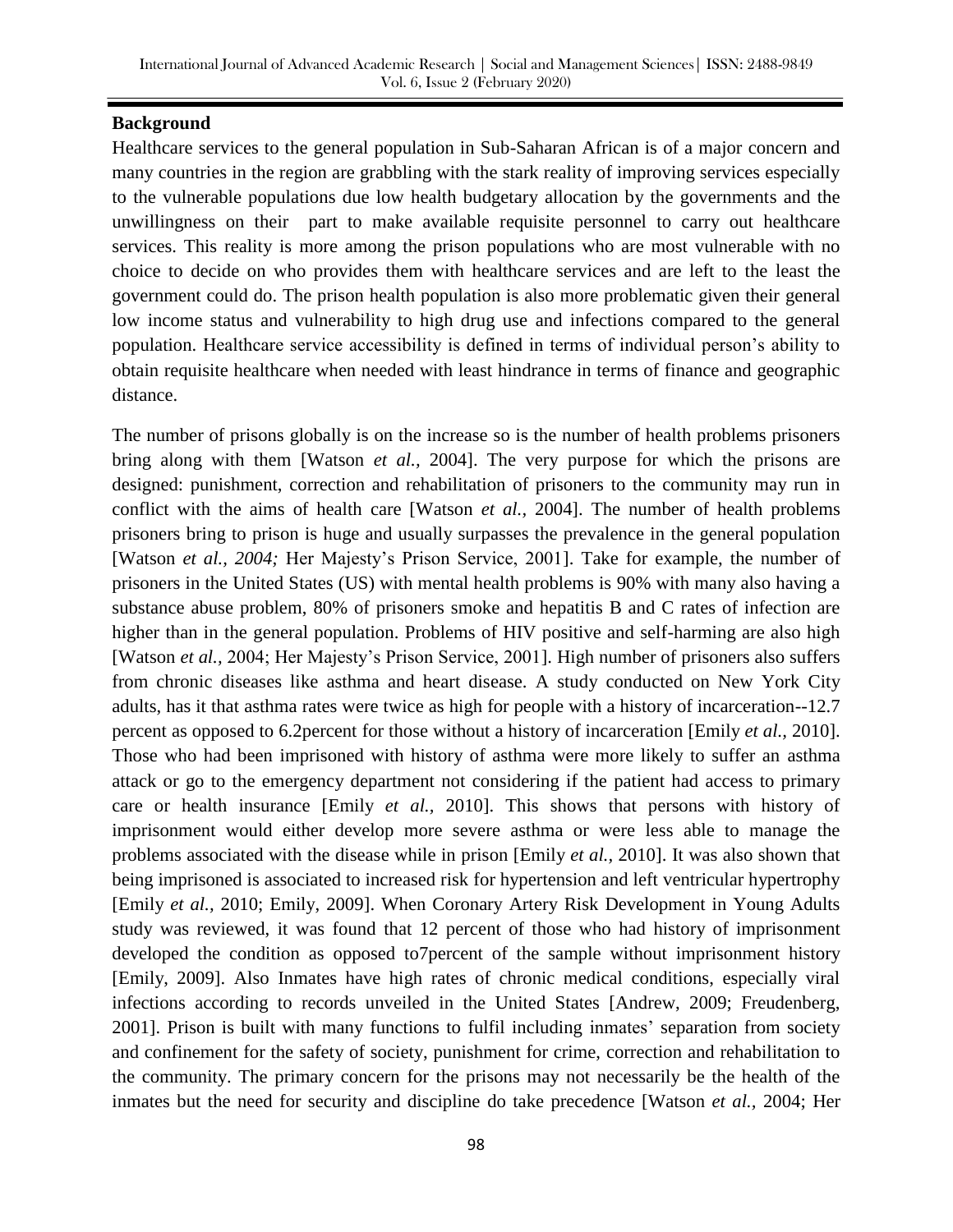Majesty's Inspectorate for Prison for England and Wales, 1996]. The aims and objectives of prison healthcare are sometimes made unclear [Watson *et al.,* 2004]. Even though, certain directives do point to the fact that prisoners should have the same access to health care as the general population and that the healthcare provided in the prison should be equivalent to that provided to the general population, disparity still exists in prisoners disfavour [Watson *et al.,* [2004; Council of Europe, Recommendation R (98), 1989].

This project aims at assessing how accessible prison health care services are to the prison patient inmates including a comparative analysis of the same (accessibility of healthcare services) amongst three prison facilities in Southeast, Nigeria.

## **Principles and laws guiding the accessibility of prison health care services to prison inmates**

There are quality variations in inmates' medical care from place to place. Overall, resources are not enough to provide required healthcare services during the period of incarceration especially for the high-risk and vulnerable groups [Robert, 2006]. There is a global understanding that the jailor is indebted to prisoners a duty of ordinary and reasonable care for their health [Zalman, *1963*]. Sometimes this duty to care has been interpreted to mean prisoners must receive the equivalence of medical care that a reasonable person would acquire for himself if he were free to do so [Zalman, *1963*]. The court has always interpreted that duty to mean that prison physicians should show the same level of duty of care to prisoners as private physicians show to patients who are free to choose [Zalman, vol.63/issue 2 articles 3]. Investigativeresults from the United Kingdom (UK) carried out by National Health Service (NHS) for people in secure and detained settings to inform future health interventions and prioritization in England was of the view that the prison healthcare system should have the following attributes: increased accessibility to effective health and social care, improved continuity of care for people as they transition between prison and the community, greater emphasis on meeting mental health needs and improved quality of data and greater information sharing to enable performance management and more efficient and effective healthcare services [Leaman *et al.,* 2016].

#### **Assessing the accessibility of health care services to prison patient inmates**

Persons in prison facilities have a constitutional right to necessary and adequate healthcare according to reports coming from the United States and this right is upheld whether they have been convicted of crime or not [Tamburello *et al.,* 2017; Bell v. Wolfish, 1979; Estelle v. Gamble, 1976], including those with mental health problem [Tamburello et al., 2017; Bowring v. Godwin, 1977]. It is generally believed that inmates have a legally protected right to care for their "serious medical needs" and beyond. Also quoting from the Civil Rights of Institutionalized Person Act reports (CRIPA; 42 U.S.C. § 1997 et seq.), most jurisdictions in the US are required to hire both medical and mental health professionals to determine the health needs of inmates (jails with less than 100 detainees are exempt in the US). However, same reports also indicate that nonmedical correctional staff often performs screening during prisoner intake which in essence is a negation of the constitutionally protected rights of inmates to health care and the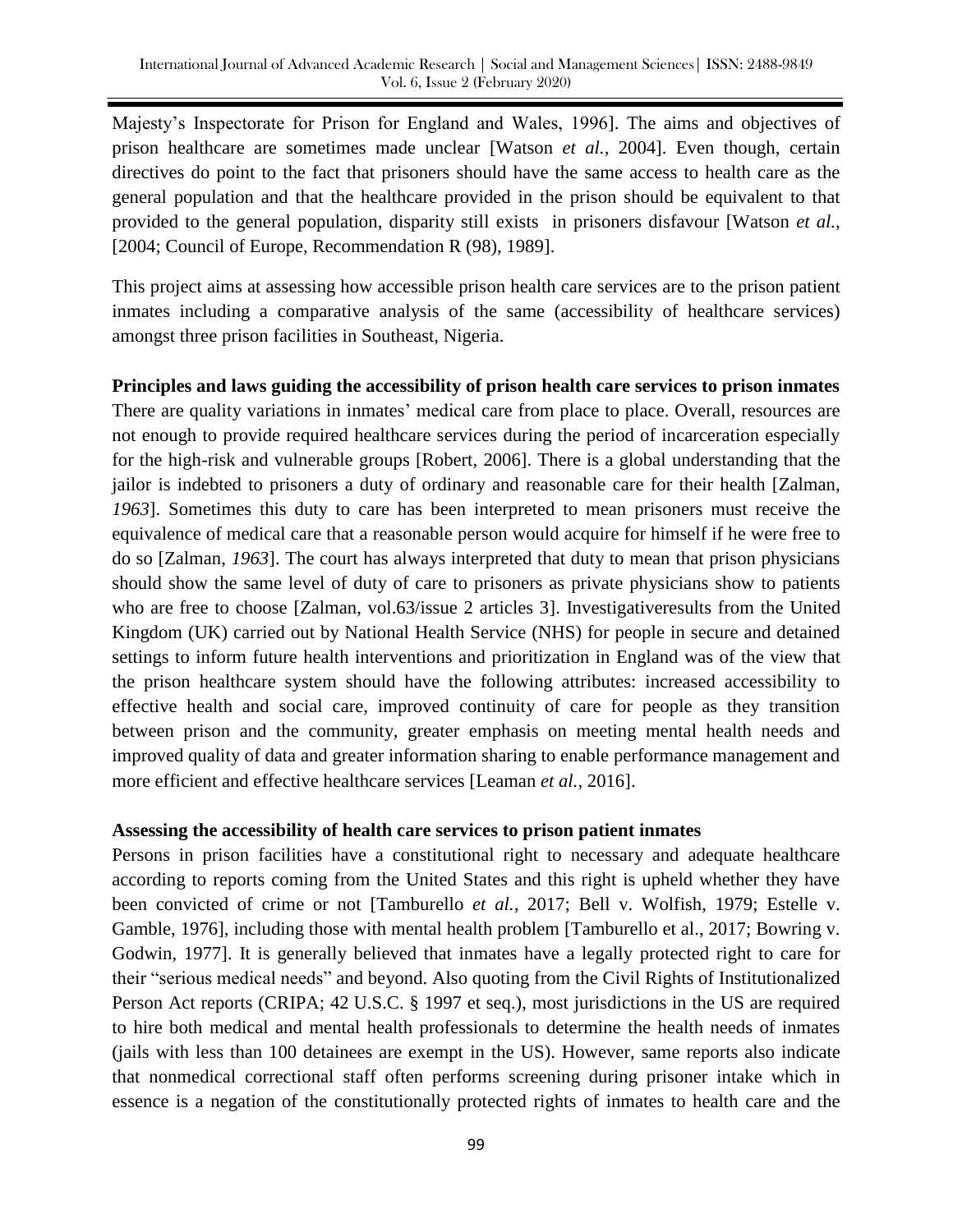Civil Rights of Institutionalized Person to mental care because of the potential inability of nonmedical staff to medically screen the intakes[Nowotny, 2017; *Patterson et al., 2006*]. This shows that some patient inmates who may have demonstrated a need for medical attention during intake may be excluded from such treatment at the discretion of the nonmedical correctional staff because of his deficiency in ascertaining medical conditions. This only goes to show that even though medical care which is constitutionally protected may not be accessible as at when due and needed by patient inmates. It also demonstrates that healthcare infrastructures whether staff or institutional practices within correctional facilities can create barriers limiting access to medical care for patient inmates [Nowotny, 2017; Magee *et al., 2005*]. Other than the above, some other conditions like Mandatory requirement of co-pays in the US, hygiene issues, administration of wrong medications, medications stopped by mistake, delay in obtaining needed medications, allergic reactions to medications, and other errors on the part of the facility also contribute negatively to the accessibility of care and the health of inmates [Nowotny, 2017; *Hatton et al., 2006*]. Also, variations in patients' perceived need for care account for the majority of the explained variability in health service use by them [Nowotny, 2017]. Put differently, if health service use is equitably distributed and equally perceived by individual patients within and between prisons, individuals who are most at need will be the most likely to use services [Nowotny, 2017]. Information on the use and availability of healthcare services should be provided to patients. Prison health service authorities are responsible for ensuring sufficient access and required levels of quality of care services to meet prisoners' health needs. Failure in this direction will always constitute barrier to patients accessing their required health care needs. Patient health needs are seen to be rising as the prison population grows worldwide [Moschetti *et al.,* 2017; Fazel et al., 2017; Walmsley *et al.,* 2015] especially amongst the elderly inmates [Moschetti et al., 2017; Williams *et al., 2015;* Prison Reform Trust, 2016]. The inmates' characteristics and the prison environment partly explain why Health Care Utilisation [HCU] is greater than in the general population [Moschetti *et al.,* 2017; Twaddle, 1976; Marshall *et al.,*  2001; Feron *et al.,* 2005; Sheps *et al.,* 1987]. Inmates have lots of socioeconomic vulnerability factors such as chaotic life experiences, unemployment, low educational backgrounds, or lack of health insurance and these things contribute to increased demand for health care compared to the general population. Prisoners do suffer from higher disease prevalence as shown by epidemiological evidence than the general population [Moschetti *et al.,* 2017; Fazel *et al.,* 2011; Binswanger *et al.,* 2009; Moschetti *et al.,* 2015; Fazel *et al.,* 2001; Wilper *et al.,* 2009], with psychiatric disorders, substance abuse and infectious diseases being particularly prominent [Moschetti et al., 2017; Twaddle, 1976; Wilper *et al.,* 2009; Rutherford, 2009; Fazel *et al.,* 2012; Wolff *et al.,* 2011].

Reports coming from Sub-Saharan Africa (SSA) have it that in spite of widespread recognition that prisons are a high-risk environment for ill-health [Topp *et al.,* 2016; Seifman et al., 2008; Johnstone-Robertson *et al.,* 2011; Jürgens *et al.,* 2011], concerted efforts still lag in most of these countries' response to providing required and adequate care to prison inmates [Topp *et al.,* 2016; Directorate of Social & Human Development & Special Programs SADC, 2009]. Plans to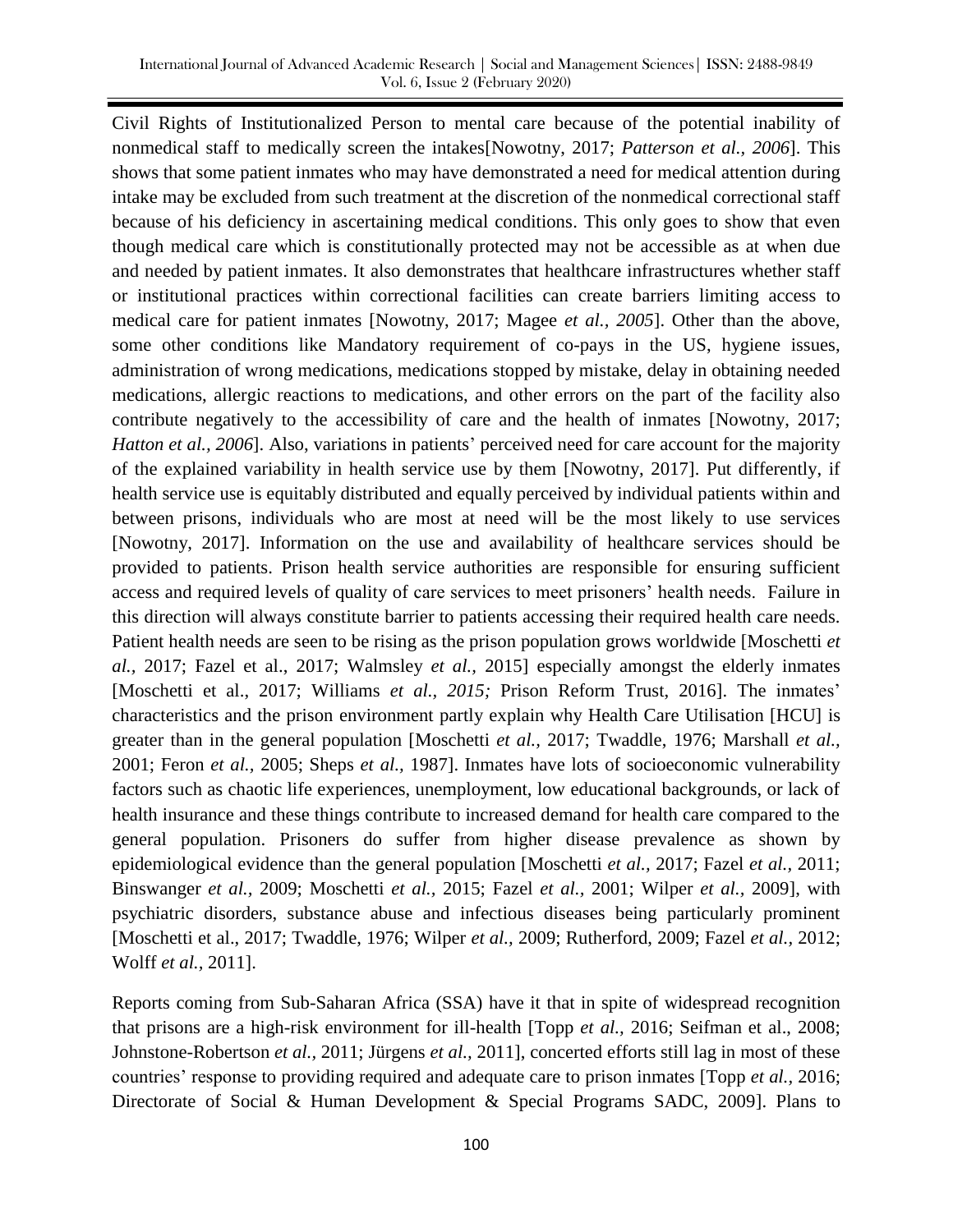adequately improve health in prisons in these countries have tended to be inadequately organized and fragmented and if such plans should exist, it has remained simply disease-specific and nonencompassing. Also, there is often the lack of national health strategic plans in reference to prison-specific healthcare interventions in these countries [UNODC, 2010].There is low overall priority given to prisoner health by national and local policy makers in these counties and this remains a key contributing factor to poor prison healthcare in these counties [Topp *et al.,* 2016; Fazel *et al.*, 2011]. Recent research coming from SSA demonstrates high rates of infectious disease in a range of prison settings [Topp *et al.,* 2016; Noeske *et al.,* 2006; Noeske *et al.,* 2013; Schwitters *et al.,* 2014; Telisinghe *et al.,* 2014]. However, the lack of willingness on the part of policy makers and programme developers to evolve sound and sustainable interventions on prison healthcare has been constrained by (among other things) the paucity of research focused on institutional and social dynamics influencing prisoner health and access to health care in these countries. South Africa seems an exception as it has a small but growing number of studies addressing such issues [Topp *et al.,* 2016; Sifunda *et al.,* 2006; Sifunda *et al.,* 2007; Stephens *et al.,* 2009; Stephens *et al.,* 2016].

Many years since the inception of the new millennium, health for all in Nigeria and many African nations has not taken hold. Recent evaluation of African Health systems paints a gloomy picture of weakness in performance [Agunbiade, 2013; African Regional Health Report, 2006]. Prisoners in these countries are most times from the poorest segment of the society, and inadvertently suffer more from inequitable access to health care services. These experiences in these countries also negatively increase existing health problems of prison inmates [Agunbiade, 2013; De viggiani, 2007]. Going by the aforementioned, achieving both qualitative and quantitative health among special groups like prison inmates may be far from realisation due to the slow attitude of prison administrators and the governments in particular in addressing the health needs of prisoners [Agunbiade, 2013]. The general poor condition of health care delivery in Nigeria is a condition that has negatively placed prisoners" health in jeopardy''. It is generally believed that many of the mental health problems in Nigeria may be under diagnosed due to the poor state of healthcare delivery [Agunbiade, 2013; Hilton *et al.,* 2001; Hoptman *et al.,* 2007]. Some studies have confirmed the increasing incidence of prisoners with mental health posing problems to correctional staff and this in essence do reduce access to healthcare services because of the associated violence posed by such inmates [Agunbiade, 2013; Hilton *et al.,* 2001; Hoptman *et al.*, 2007]. Prisoners are not charged for healthcare services offered them in Nigerian prisons. In Nigeria, even though it is constitutionally enshrined that the prisoner has a right to medical services, but these services are not always available as reflected in a write up in the ‗'Guardian Newspaper'' which says that; there should be a right to medical services in the prisons [See the sad description in Behind the wall at pp.  $37 - 41$ , 1991]. Incarceration according to the paper should not be a route to the death chamber. Prisoners should have a right not to be assaulted by either fellow inmates or prison officers continued the paper [See the sad description in Behind the Wall at pp.  $37 - 41$ , 1991]. How far the right to access of healthcare services is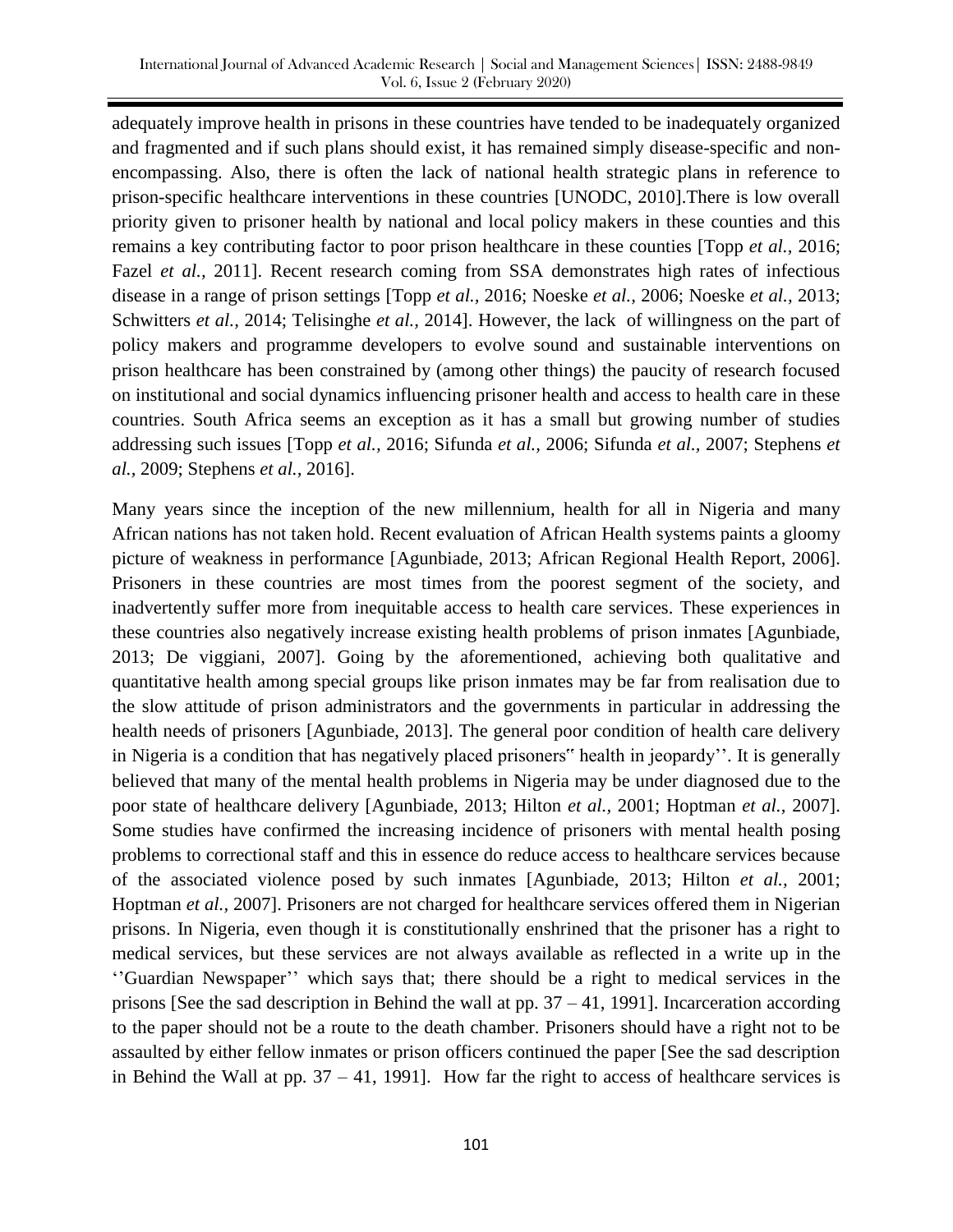guaranteed to prison patient inmates in Nigeria remains undetermined as that constitutes the basis for this study.

The search of the literature has revealed little or no information on prison healthcare services in Nigeria, let alone information on accessibility of healthcare services to patient prison inmates. Therefore this project was organised to assess how accessible healthcare services are to prison patient inmates in Nigeria. At the same time, the study equally made a comparative analysis of inmates' access to healthcare amongst the three prisons studied to understand if differences do exist dependent on the prison an inmate is serving time.

## **Materials and Methods**

## **Study area**

The study area for this research is Enugu state located in South-east Nigeria. The State has 17 Local Government Areas (LGAs) with 3 senatorial zones for administrative purposes comprising Enugu North, Enugu East and Enugu West Senatorial zones [Ezuma, 2012]. The urban population dwellers are mainly civil servants, traders, transporters or artisans while those that reside in the rural areas are mainly subsistence farmers or petty traders [Okoli *et al.,* 2011]. A minor portion of the population is engaged in manufacturing activities and the state also has well-developed commercial and financial centre [Onwujekwe *et al.,* 2010].

## **Ethics approval and consent to participate**

Ethical approval for the research was applied for and gotten from a local ethical clearance committee (University of Nigeria ethical and review committee) to conduct the research. The research was conducted in complete compliance with the Helsinki Declaration and local legislations. Patients consented orally to be interviewed. This method of consent was interviewer-preferred. Included in the study were all the prisoners who at one time or the other had used or presently using prison healthcare services as patients during the time of our study. The study was centred at three prisons in—Enugu, Oji River and Ibite-Olo all in Enugu State of Nigeria and was directed at ascertaining the accessibility of health care services to prison patient inmates.

# **Questionnaire administration**

Using originally validated questionnaires [Reed *et al.,* 1997; Tanguay *et al.,* 2014; Prison Health Research Net Work; WEBSTER *et al.,* 2011; Marshal *et al.,* 1994; Grogan *et al.,* 2000] measuring patients' accessibility to healthcare services, the authors were able to put together an instrument that measured accessibility of healthcare services with particular reference to the prison patient population in the Nigerian prisons. Data was collected from the patients on their perceptions of and how prison health services were accessible to them.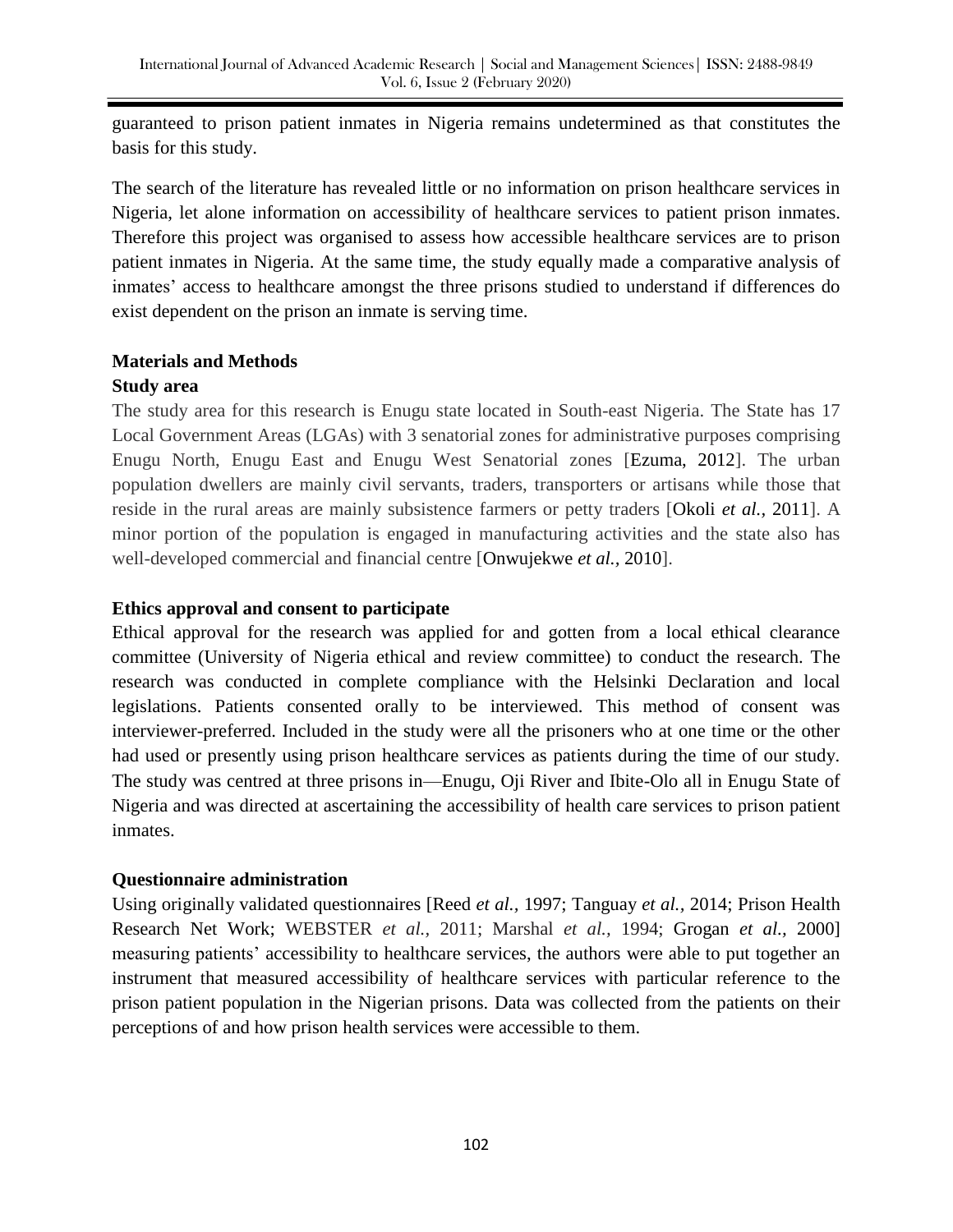## **Method of Analysis**

The analysis of the data was done both with descriptive and inferential statistics. For descriptive statistics: frequency and percentage were employed to summarize the data. For inferential statistics: Chi-Square Test of Association and Fishers Exact Test were employed to test for difference between proportions. Statistical conclusions were made at 5% level of significance. A binary logistic regression was also performed on the data to predict the logit of assessing service accessibility in the prison to be high. The dependent variable (service accessibility assessment) used for both the inferential statistics and the logistic regression was generated by computing each participant's overall accessibility assessment score from items. This overall score was categorized into a dichotomous variable (low and high). Those classified as high had total assessment score of 4-7 while those classified as low had total score of 0-3. These statistical analyses were performed using the Statistical Package for Social Sciences (SPSS) version 20.

## **Results**

|                |                                  |           | Prisons      |           | Total      |
|----------------|----------------------------------|-----------|--------------|-----------|------------|
|                |                                  | Enugu     | Ibite-Olo    | Oji River |            |
| Age            | $\leq$ 20 years                  | 6(6.5)    | 3(14.3)      | 2(5.4)    | 11(7.3)    |
|                | $21-30$ years                    | 44(47.8)  | 14(66.7)     | 17(45.9)  | 75(50.0)   |
|                | $31-40$ years                    | 23(25.0)  | 4(19.0)      | 14(37.8)  | 41(27.3)   |
|                | $41-50$ years                    | 11(12.0)  | 0(0.0)       | 2(5.4)    | 13(8.7)    |
|                | $51+ years$                      | 8(8.7)    | 0(0.0)       | 2(5.4)    | 10(6.7)    |
|                | Total                            | 92(100.0) | 21(100.0)    | 37(100.0) | 150(100.0) |
|                |                                  |           |              |           |            |
| <b>Sex</b>     | Male                             | 77(84.6)  | 21(100.0)    | 36(100.0) | 134(90.5)  |
|                | Female                           | 14(15.4)  | 0(0.0)       | 0(0.0)    | 14(9.5)    |
|                | Total                            | 91(100.0) | 21(100.0)    | 36(100.0) | 148(100.0) |
|                |                                  |           |              |           |            |
| Length of jail | $\leq$ 6 mths                    | 27(29.3)  | 3(15.8)      | 10(27.0)  | 40(27.0)   |
| service        | $7 \text{ mths} - 2 \text{ yrs}$ | 33(35.9)  | 10(52.6)     | 8(21.6)   | 51(34.5)   |
|                | $3-7$ yrs                        | 23(25.0)  | $5(26.3)^*$  | 19(51.4)  | 47(31.8)   |
|                | $8 + yrs$                        | 9(9.8)    | $1(5.3)^{*}$ | 0(0.0)    | 10(6.8)    |
|                | Total                            | 92(100.0) | 19(100.0)    | 37(100.0) | 148(100.0) |
|                |                                  |           |              |           |            |
| Highest        | No school                        | 0(0.0)    | 4(19.0)      | 0(0.0)    | 4(2.7)     |
| educational    | Primary                          | 4(4.5)    | 5(23.8)      | 4(10.8)   | 13(8.9)    |
| qualification  | Secondary                        | 47(53.4)  | 11(52.4)     | 14(37.8)  | 72(49.3)   |
|                | Tertiary                         | 37(42.0)  | 1(4.8)       | 19(51.4)  | 57(39.0)   |
|                | Total                            | 88(100.0) | 21(100.0)    | 37(100.0) | 146(100.0) |

\* categories summed up due to small frequency

Table 1 displays the demographic characteristics of the prison patients. Majority of the patients was between 21-30 years (Enugu prison (47.8%), Ibite-Olo prison (66.7%) and Oji River prison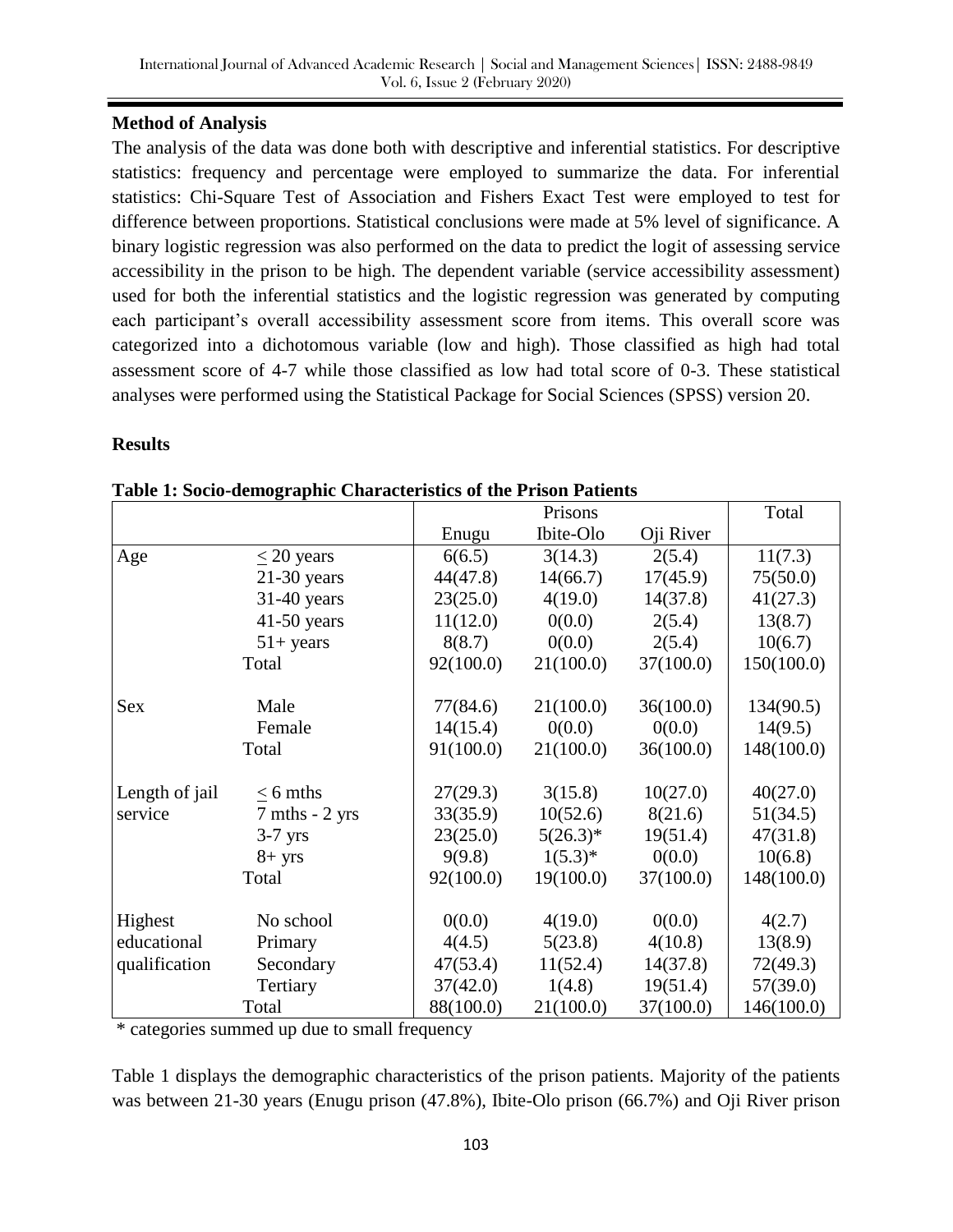(45.9%)}. Males were predominant in Enugu prison (84.6%) while Ibite-Olo prison (100.0%) and Oji River prison (100.0%) had only males. In length of jail service, Enugu prison (35.9%) and Ibite-Olo prison  $(52.6%)$  had more patients that have served 7 months  $-2$  years while Oji River prison had more of those that have served 3-7 years (51.4%). Patients with secondary education were predominant in Enugu prison (53.4%) and Ibite-Olo prison (52.4%) while those with tertiary education were predominant in Oji River (51.4%).

|                         | <b>Services</b>                     | Frequency      | Percent |
|-------------------------|-------------------------------------|----------------|---------|
| <b>Enugu Prison</b>     | Emergency 24 hours clinic           | 47             | 49.5    |
| $(n = 95)$              | In-patient clinic with bed facility | 82             | 86.3    |
|                         | Referral services                   | 55             | 57.9    |
|                         | Pharmacy                            | 43             | 45.3    |
|                         | Getting adequate amount of drugs    | 40             | 42.1    |
|                         | Contacting provider when absent     | 46             | 48.4    |
|                         | Laboratory services                 | 50             | 52.6    |
|                         | <b>Overall accessibility</b>        |                |         |
|                         | Low                                 | 40             | 42.1    |
|                         | High                                | 55             | 57.9    |
| <b>Ibite-olo Prison</b> | Emergency 24 hours clinic           | $\mathbf{0}$   | 0.0     |
| $(n=21)$                | In-patient clinic with bed facility | 1              | 4.8     |
|                         | Referral services                   | 10             | 47.6    |
|                         | Pharmacy                            | $\mathbf{1}$   | 4.8     |
|                         | Getting adequate amount of drugs    | $\overline{4}$ | 19.0    |
|                         | Contacting provider when absent     | 15             | 71.4    |
|                         | Laboratory services                 | 3              | 14.3    |
|                         | <b>Overall accessibility</b>        |                |         |
|                         | Low                                 | 19             | 90.5    |
|                         | High                                | $\overline{2}$ | 9.5     |
| <b>Oji-River Prison</b> | Emergency 24 hours clinic           | 25             | 67.6    |
| $(n = 37)$              | In-patient clinic with bed facility | 25             | 67.6    |
|                         | Referral services                   | 32             | 86.5    |
|                         | Pharmacy                            | 11             | 29.7    |
|                         | Getting adequate amount of drugs    | 31             | 83.8    |
|                         | Contacting provider when absent     | 32             | 86.5    |
|                         | Laboratory services                 | 14             | 37.8    |
|                         | <b>Overall accessibility</b>        |                |         |
|                         | Low                                 | 10             | 27.0    |
|                         | High                                | 27             | 73.0    |

|  |  |  | Table 2: Assessment of Service Accessibility in Prison Health Facility by Prisoner Patients |
|--|--|--|---------------------------------------------------------------------------------------------|

**Overall accessibility = Low (if < 3 services were accessible) or High (if > 3 services were accessible)**

Table 2 displays the assessment of services accessible in prison health facility to prison patient inmates. In Enugu prison, the most accessible service was that of in-patient clinic with bed facility (86.3%). Accessibility of referral services (57.9%) and laboratory services (52.6%) were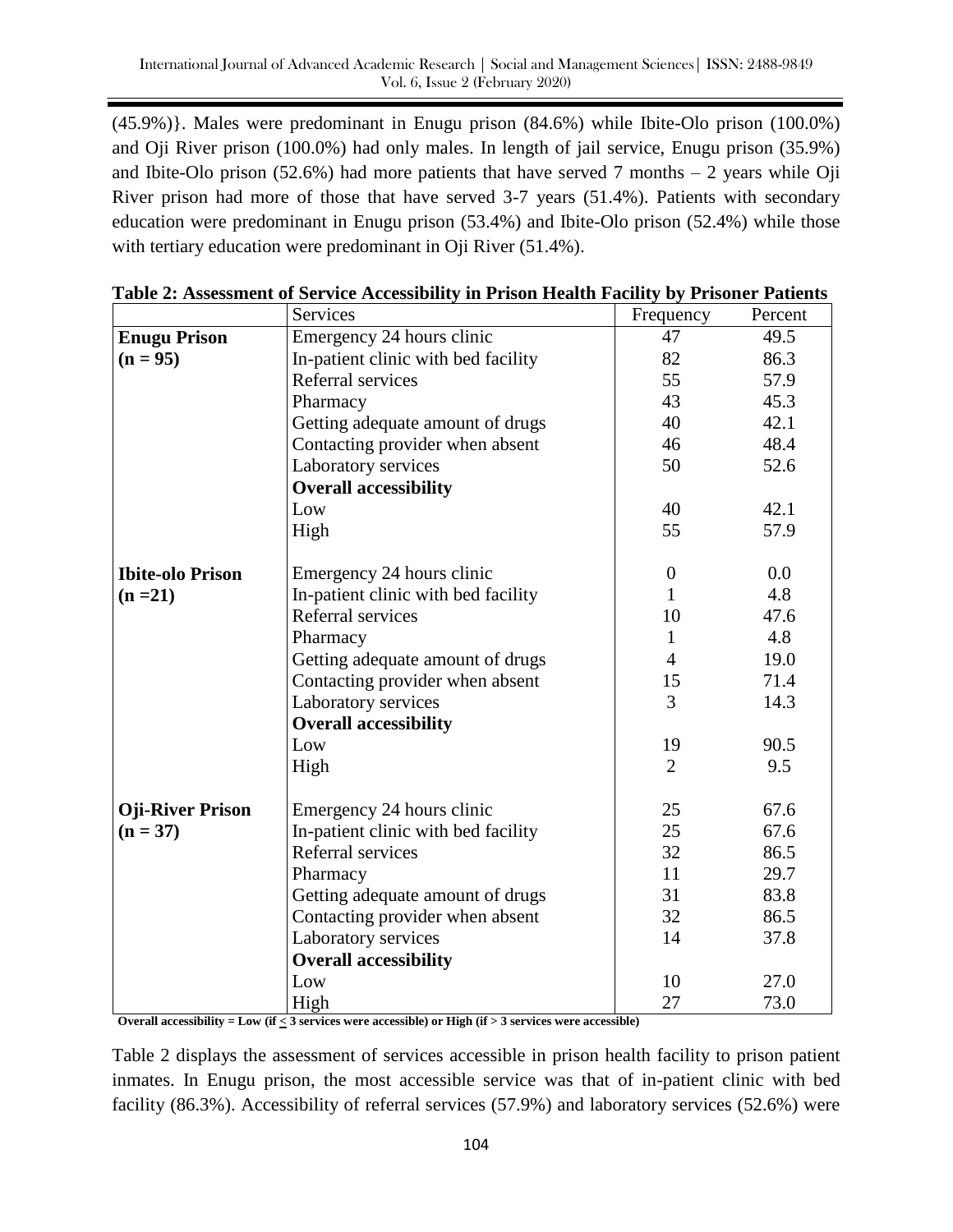slightly above average while that of emergency 24 hours clinic (49.5%), contacting provider when absent (48.4%) and pharmacy (45.3%) were slightly below average. Getting adequate amount of drugs was the least accessible service (42.1%). In general, greater part of the patients assessed service accessibility in the prison to be high (57.9%)

In Ibite-olo prison, the most accessible service was that of contacting provider when absent (71.4%). Referral services were also accessible though slightly below average (47.6%). Services such as getting adequate amount of drugs (19.0%), laboratory services (14.3%), pharmacy (4.8%) and in-patient clinic with bed facility (4.8%) were rarely accessible while emergency 24 hours clinic was not accessible (0.0%). In general, quite a few patients assessed service accessibility in the prison to be high (9.5%); majority assessed it to be low (90.5%).

In Oji-River prison, the most accessible services were that of referral services (86.5%), contacting provider when absent (86.5%) and getting adequate amount of drugs (83.8%). Accessibility of emergency 24 hours (67.6%) and in-patient clinic with bed facility (67.6%) was also relatively high while that of laboratory services (37.8%) and pharmacy (29.7%) was low. In general, most of the patients assessed service accessibility in the prison to be high (73.0%).

|                            |                |          | Prison    |           | Chi-   | df             | $p-$   |
|----------------------------|----------------|----------|-----------|-----------|--------|----------------|--------|
|                            |                | Enugu    | Ibite-Olo | Oji River | Square |                | value  |
| Emergency 24 hours         | Yes            | 47(51.6) | 0(0.0)    | 25(71.4)  | 27.478 | $\overline{2}$ | < .001 |
| clinic services            | N <sub>o</sub> | 44(48.4) | 21(100.0) | 10(28.6)  |        |                |        |
|                            |                |          |           |           |        |                |        |
| In-patient clinic with bed | Yes            | 82(89.1) | 1(4.8)    | 25(67.6)  | 60.846 | $\overline{2}$ | < .001 |
| facility                   | N <sub>o</sub> | 10(10.9) | 20(95.2)  | 12(32.4)  |        |                |        |
|                            |                |          |           |           |        |                |        |
| Referral services          | Yes            | 55(61.8) | 10(47.6)  | 32(86.5)  | 10.780 | $\overline{2}$ | .005   |
|                            | No             | 34(38.2) | 11(52.4)  | 5(13.5)   |        |                |        |
|                            |                |          |           |           |        |                |        |
| Pharmacy                   | Yes            | 43(48.3) | 1(5.0)    | 11(29.7)  | 14.380 | $\overline{2}$ | .001   |
|                            | N <sub>o</sub> | 46(51.7) | 19(95.0)  | 26(70.3)  |        |                |        |
|                            |                |          |           |           |        |                |        |
| Getting adequate amount    | Yes            | 40(44.4) | 4(20.0)   | 31(83.8)  | 25.152 | $\overline{2}$ | < .001 |
| of drugs                   | N <sub>o</sub> | 50(55.6) | 16(80.0)  | 6(16.2)   |        |                |        |
|                            |                |          |           |           |        |                |        |
| Contacting provider        | Yes            | 46(51.1) | 15(71.4)  | 32(86.5)  | 14.825 | $\overline{2}$ | .001   |
| when absent                | N <sub>o</sub> | 44(48.9) | 6(28.6)   | 5(13.5)   |        |                |        |
|                            |                |          |           |           |        |                |        |
| Laboratory services        | Yes            | 50(55.6) | 3(15.8)   | 14(37.8)  | 11.285 | $\overline{2}$ | .004   |
|                            | N <sub>o</sub> | 40(44.4) | 16(84.2)  | 23(62.2)  |        |                |        |
|                            |                |          |           |           |        |                |        |
| Overall accessibility      | High           | 55(57.9) | 2(9.5)    | 27(73.0)  | 22.689 | $\overline{2}$ | < .001 |
|                            | Low            | 40(42.1) | 19(90.5)  | 10(27.0)  |        |                |        |

**Table 3: Health Service Accessibility Assessment in Prisons' Health Facilities: Between Prisons Comparison**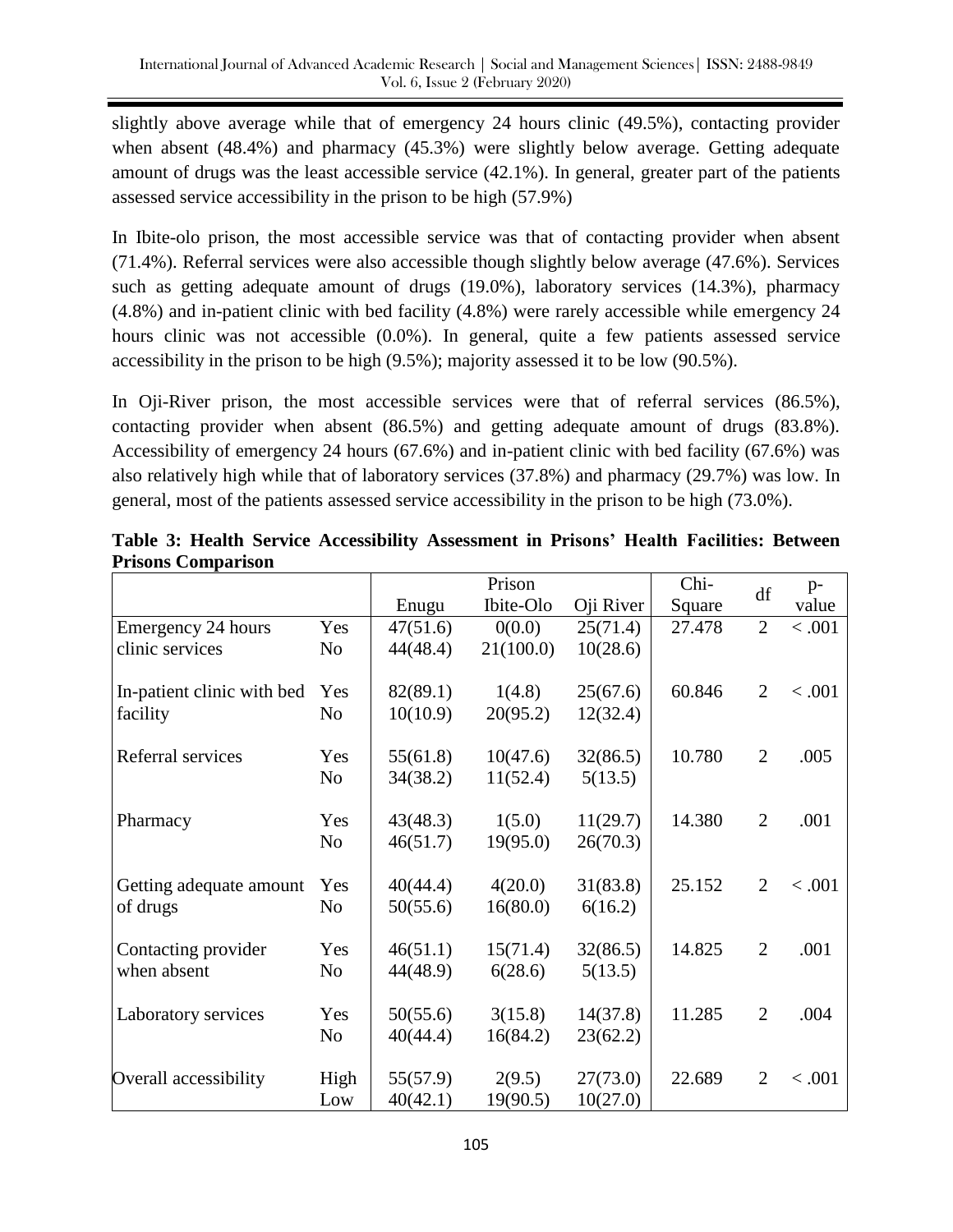Table 3 displays a between prisons comparison on service accessibility assessment in the prison health facility. There was significant difference between prisons on accessibility of all the listed services. For emergency 24 hours clinic ( $p < .001$ ), referral services ( $p = .005$ ) and getting adequate amount of drugs ( $p < .001$ ), there was significant accessibility difference between prisons; accessibility was highest in Oji River prison and least in Ibite-Olo prison {emergency: Oji-River (71.4%), Enugu (51.6%) and Ibite-Olo (0.0%); referral: Oji-River (86.5%), Enugu (61.8%) and Ibite-Olo (47.6%); and drugs: Oji-River (83.8%), Enugu (44.4%) and Ibite-Olo  $(20.0\%)$ .

For contacting of provider when absent ( $p = .001$ ), there was likewise a significant accessibility difference between prisons; accessibility was highest in Oji-River prison and least in Enugu prison {Oji River (86.5%), Ibite-Olo (71.4%) and Enugu (51.1%)}.

For in-patient clinic with bed facility ( $p < .001$ ), pharmacy ( $p = .001$ ) and laboratory services, there was also significant accessibility difference between prisons; however, accessibility was highest in Enugu prison and least in Ibite-Olo prison {in-patient clinic: Enugu (89.1%), Oji-River (67.6%) and Ibite-Olo (4.8%); pharmacy: Enugu (48.3%), Oji-River (29.7%) and Ibite-Olo (5.0%); and laboratory service: Enugu {(55.6%), Oji-River (37.8%) and Ibite-Olo (15.8%)}.

For overall accessibility, there was significant difference between prisons; high accessibility of the services was associated most to Oji-River prison and least to Ibite-Olo prison {Oji-River (73.0%), Enugu (57.9%) and Ibite-Olo (9.5%)}.

| Table 4: Service Accessibility Assessment of the Prison Health Facilities: amongst Age |  |  |  |  |
|----------------------------------------------------------------------------------------|--|--|--|--|
| <b>Group Comparison</b>                                                                |  |  |  |  |
|                                                                                        |  |  |  |  |

|                         |                 |          | <b>Accessibility Assessment</b> |           |            |                          |             |
|-------------------------|-----------------|----------|---------------------------------|-----------|------------|--------------------------|-------------|
|                         |                 | Low      | High                            | Total     | Chi-Square | df                       | p-value     |
| <b>Enugu prison</b>     |                 |          |                                 |           |            |                          |             |
| Age                     | $\leq 30$ years | 21(42.0) | 29(58.0)                        | 50(100.0) | 7.325      | $\overline{2}$           | .026        |
|                         | $31-40$ years   | 13(56.5) | 10(43.5)                        | 23(100.0) |            |                          |             |
|                         | $41+$ years     | 3(15.8)  | 16(84.2)                        | 19(100.0) |            |                          |             |
| <b>Ibite-Olo prison</b> |                 |          |                                 |           |            |                          |             |
| Age                     | $<$ 30 years    | 15(88.2) | 2(11.8)                         | 17(100.0) |            | $\overline{\phantom{a}}$ | $1.000^{+}$ |
|                         | $31-40$ years   | 4(100.0) | 0(0.0)                          | 4(100.0)  |            |                          |             |
| <b>Oji-River prison</b> |                 |          |                                 |           |            |                          |             |
| Age                     | $\leq$ 30 years | 3(15.8)  | 16(84.2)                        | 19(100.0) | 5.901      | $\overline{2}$           | $.050^{+}$  |
|                         | $31-40$ years   | 4(28.6)  | 10(71.4)                        | 14(100.0) |            |                          |             |
|                         | $41+$ years     | 3(75.0)  | 1(25.0)                         | 4(100.0)  |            |                          |             |

**Oji-River prison p-value = .04995; + Chi-Square test exact p-value; \* Fishers Exact test p-value**

Table 4 displays comparison between age groups on service accessibility assessment of prison health facility. In Enugu prison ( $p = .026$ ) and Oji-River prison ( $p = .050$ ), there was significant assessment difference between age groups. In Enugu prison, more of the elderly patients (41+ years), than the younger ones ( $\leq$  30 years and 31-40 years) assessed accessibility to be high { $\leq$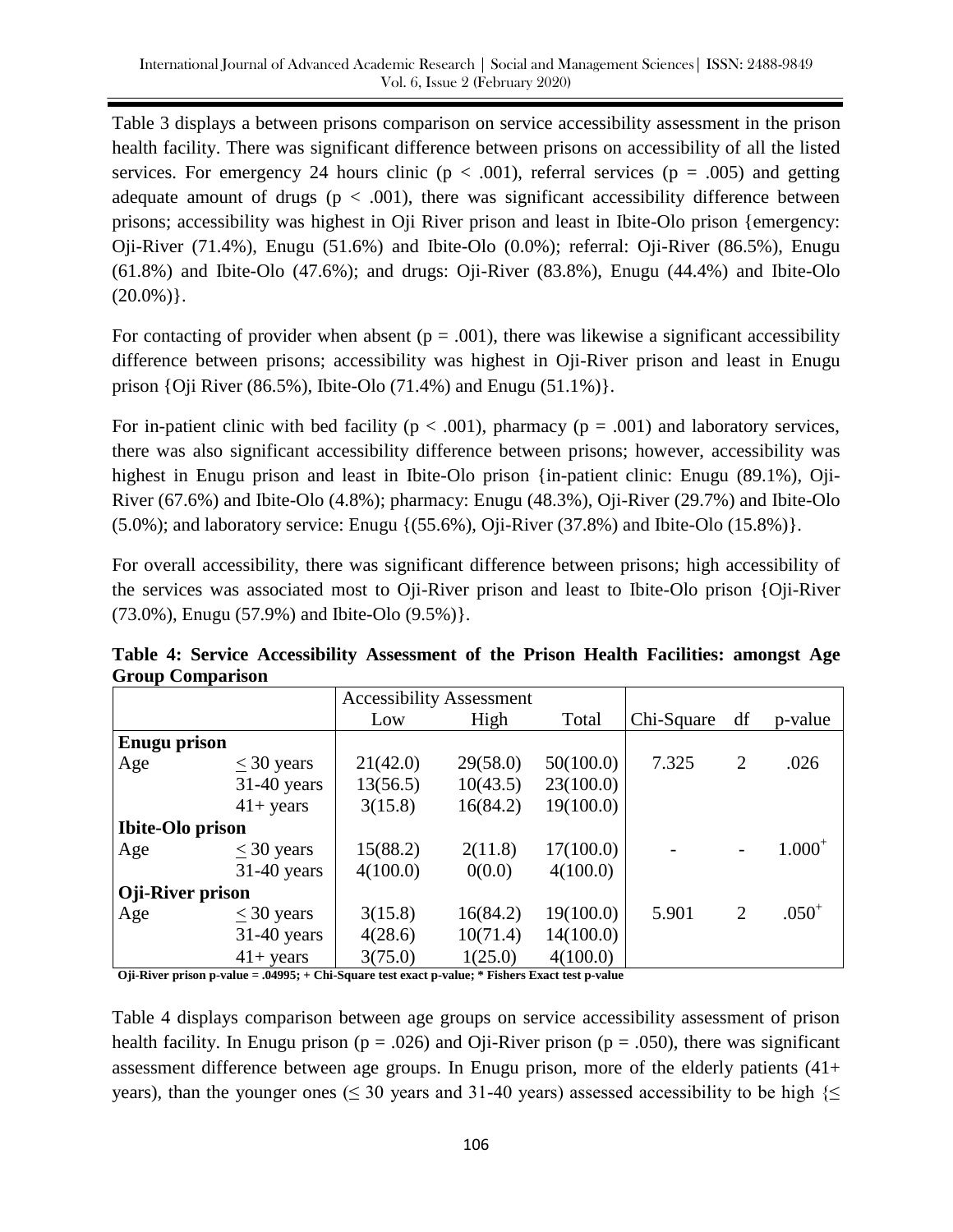30 years {(58.0%), 31-40 years (43.5%) and 41+ years (84.2%)}.In Oji-River prison, it was vice versa; increase in age consistently decreased the assessment; thus the elderly least assessed it high  $\{\leq 30 \text{ years } (84.2\%)$ , 31-40 years (71.4%) and 41+ years (25.0%)}. In Ibite-Olo, there was no significant assessment difference between age groups.

**Table 5: Service accessibility assessment of the Prison Health Facilities: Between Sex Comparisons**

|                         |        | <b>Accessibility Assessment</b> |          |           |            |    |         |
|-------------------------|--------|---------------------------------|----------|-----------|------------|----|---------|
|                         |        | Low                             | High     | Total     | Chi-Square | df | p-value |
| <b>Enugu Prison</b>     |        |                                 |          |           |            |    |         |
| <b>Sex</b>              | Male   | 35(45.5)                        | 42(54.5) | 77(100.0) | 4.770      |    | .029    |
|                         | Female | 2(14.3)                         | 12(85.7) | 14(100.0) |            |    |         |
| <b>Ibite-Olo prison</b> |        |                                 |          |           |            |    |         |
| <b>Sex</b>              | Male   | 19(90.5)                        | 2(9.5)   | 21(100.0) |            |    |         |
|                         | Female |                                 |          |           |            |    |         |
| Oji-River prison        |        |                                 |          |           |            |    |         |
| <b>Sex</b>              | Male   | 9(25.0)                         | 27(75.0) | 36(100.0) |            |    |         |
|                         | Female |                                 |          |           |            |    |         |

Table 5 displays comparison between male and female patients on service accessibility assessment of prison health facility. In Enugu prison ( $p = .029$ ), there was a significant assessment difference between males and females; more females (85.7%) than males (54.5%) assessed service accessibility to be high. In Ibite-Olo prison and Oji-River prison, there were no female respondent.

|                                       | $\sigma$ , $\sigma$ , $\sigma$ , $\sigma$ , $\sigma$ , $\sigma$ , $\sigma$ , $\sigma$ , $\sigma$ , $\sigma$ , $\sigma$ , $\sigma$ , $\sigma$ , $\sigma$ | <b>Accessibility Assessment</b> |          |           |            |                |         |
|---------------------------------------|---------------------------------------------------------------------------------------------------------------------------------------------------------|---------------------------------|----------|-----------|------------|----------------|---------|
|                                       |                                                                                                                                                         | Low                             | High     | Total     | Chi-Square | df             | p-value |
| <b>Enugu Prison</b>                   |                                                                                                                                                         |                                 |          |           |            |                |         |
| Length of                             | $< 6$ mths                                                                                                                                              | 12(44.4)                        | 15(55.6) | 27(100.0) | 1.415      | 3              | .702    |
| jail service                          | $7 \text{ mths} - 2 \text{ yrs}$                                                                                                                        | 11(33.3)                        | 22(66.7) | 33(100.0) |            |                |         |
|                                       | $3-7$ yrs                                                                                                                                               | 11(47.8)                        | 12(52.2) | 23(100.0) |            |                |         |
|                                       | $8 + yrs$                                                                                                                                               | 4(44.4)                         | 5(55.6)  | 9(100.0)  |            |                |         |
| <b>Ibite-Olo Prison</b>               |                                                                                                                                                         |                                 |          |           |            |                |         |
| Length of                             | $< 6$ mths                                                                                                                                              | 2(66.7)                         | 1(33.3)  | 3(100.0)  | 5.630      | $\overline{2}$ | $.158*$ |
| jail service                          | $7 \text{ mths} - 2 \text{ yrs}$                                                                                                                        | 10(100.0)                       | 0(0.0)   | 10(100.0) |            |                |         |
|                                       | $3+$ yrs                                                                                                                                                | 6(100.0)                        | 0(0.0)   | 6(100.0)  |            |                |         |
| <b>Oji-River Prison</b>               |                                                                                                                                                         |                                 |          |           |            |                |         |
| Length of                             | $< 6$ mths                                                                                                                                              | 3(30.0)                         | 7(70.0)  | 10(100.0) | .834       | $\overline{2}$ | $.706*$ |
|                                       | jail service 7 mths - 2 yrs                                                                                                                             | 3(37.5)                         | 5(62.5)  | 8(100.0)  |            |                |         |
| <b>A. 10. 10. 10. 10. 10. 10. 10.</b> | $3-7$ yrs                                                                                                                                               | 4(21.1)                         | 15(78.9) | 19(100.0) |            |                |         |

**Table 6: Service Accessibility Assessment of the Prison Health Facilities: Comparison between Prison Patients Grouped by Length of Jail Service**

**\* Exact p-value computed**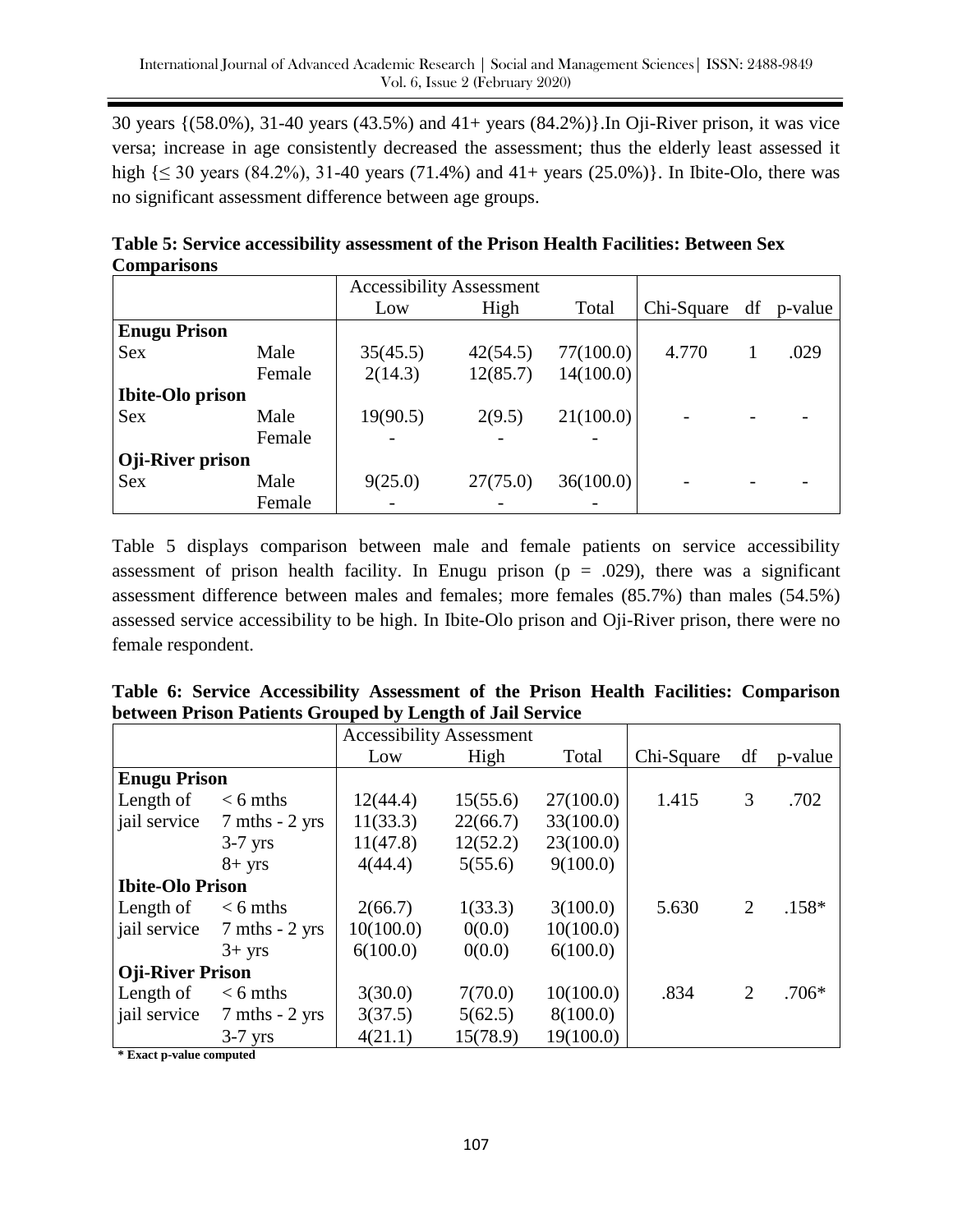Table 6 displays comparison between prison patients grouped by their length of jail service on service accessibility assessment of prison health facility. In all the prisons, there was no significant assessment difference between the groups {Enugu prison ( $p = .702$ ), Ibite-Olo prison  $(p = .158)$  and Oji-River  $(p = .706)$ . This implies that the patients grouped by their length of jail service had the same assessment on service accessibility in prison health facility.

|                         |           | <b>Accessibility Assessment</b> |          |           |            |                |         |
|-------------------------|-----------|---------------------------------|----------|-----------|------------|----------------|---------|
|                         |           | Low                             | High     | Total     | Chi-Square | df             | p-value |
| <b>Enugu Prison</b>     |           |                                 |          |           |            |                |         |
| Highest                 | Primary   | 1(25.0)                         | 3(75.0)  | 4(100.0)  | .593       | $\overline{2}$ | .759    |
| educational             | Secondary | 18(38.3)                        | 29(61.7) | 47(100.0) |            |                |         |
| qualification           | Tertiary  | 16(43.2)                        | 21(56.8) | 37(100.0) |            |                |         |
| <b>Ibite-Olo Prison</b> |           |                                 |          |           |            |                |         |
| Highest                 | No formal | 2(50.0)                         | 2(50.0)  | 4(100.0)  | 9.395      | 2              | .029    |
| educational             | Primary   | 5(100.0)                        | 0(0.0)   | 5(100.0)  |            |                |         |
| qualification           | Secondary | 12(100.0)                       | 0(0.0)   | 12(100.0) |            |                |         |
| <b>Oji-River Prison</b> |           |                                 |          |           |            |                |         |
| Highest                 | Primary   | 2(50.0)                         | 2(50.0)  | 4(100.0)  | 5.472      | 2              | .071    |
| educational             | Secondary | 6(42.9)                         | 8(57.1)  | 14(100.0) |            |                |         |
| qualification           | Tertiary  | 2(10.5)                         | 17(89.5) | 19(100.0) |            |                |         |

**Table 7: Service Accessibility Assessment of Prison Health Facilities: Comparison between Prison Patients Grouped by Educational Qualification**

**Exact p-value computed**

Table 7 displays comparison between prison patients grouped by their educational qualification on service accessibility assessment of prison health facility. In Ibite-Olo prison ( $p = .029$ ), there was a significant assessment difference between the groups; assessing accessibility high was more among those with no formal education (50.0%) than those with primary (0.0%) or secondary education (0.0%). In Enugu prison ( $p = .759$ ) and Oji-River prison ( $p = .071$ ), there was no significant difference between the educational groups.

|                 |  |  |  | Table 8a: Logistic Regression Classification Table, Model Summary and Omnibus Test of |  |  |
|-----------------|--|--|--|---------------------------------------------------------------------------------------|--|--|
|                 |  |  |  | Model Coefficients on Patients' Assessment of Service Accessibility in Prison Health  |  |  |
| <b>Facility</b> |  |  |  |                                                                                       |  |  |

| <b>Classification Table</b>               |           | Service Accessibility Assessment |      |           |                  |
|-------------------------------------------|-----------|----------------------------------|------|-----------|------------------|
| $(cut value = .500)$                      |           | Low                              | High | % Correct | <b>Statistic</b> |
| Service Accessibility                     | Low       | 30                               | 30   | 50.0      |                  |
| Assessment                                | High      | 9                                | 71   | 88.8      |                  |
|                                           | Overall % |                                  |      | 72.1      |                  |
| <b>Model Summary</b>                      |           |                                  |      |           |                  |
| -2 Log likelihood                         |           |                                  |      |           | 151.319          |
| Cox & Snell $R^2$                         |           |                                  |      |           | .248             |
| Nagelkerke $R^2$                          |           |                                  |      |           | .333             |
| <b>Omnibus Test of Model Coefficients</b> |           |                                  |      |           |                  |
| Chi-Square                                |           |                                  |      |           | 39.895           |
| df                                        |           |                                  |      |           | 10               |
| p-value                                   |           |                                  |      |           | < 0.001          |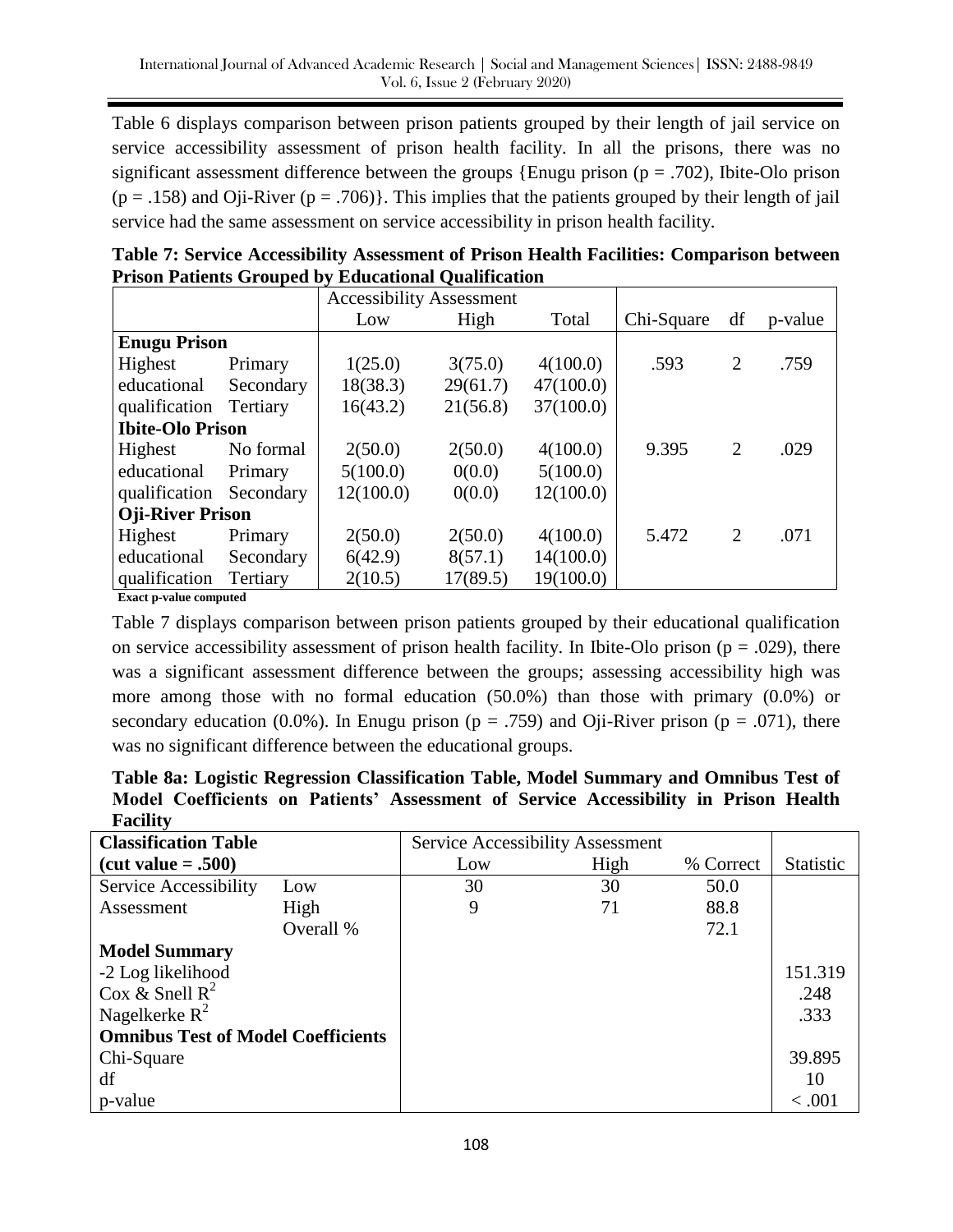|                          | B        | S.E.  | Wald   | df             | p-value | Exp(B)  | 95% C.I. for $EXP(B)$ |            |
|--------------------------|----------|-------|--------|----------------|---------|---------|-----------------------|------------|
|                          |          |       |        |                |         |         | Lower                 | Upper      |
| <b>Constant</b>          | 2.947    | 1.212 | 5.906  |                | .015    | 19.041  |                       |            |
| <b>Prison</b>            |          |       | 12.961 | $\overline{2}$ | $.002*$ |         |                       |            |
| Ibite-Olo                | $-3.182$ | 1.119 | 8.081  | 1              | $.004*$ | $.041+$ | $.005^{+}$            | $.372^{+}$ |
| Oji-River                | .905     | .488  | 3.445  | 1              | .063    | 2.473   | .951                  | 6.433      |
| Age                      |          |       | 4.630  | $\overline{2}$ | .099    |         |                       |            |
| $<$ 30 years             | $-.079$  | .609  | .017   |                | .897    | .924    | .280                  | 3.047      |
| $31-40$ years            | $-1.069$ | .623  | 2.948  | 1              | .086    | .343    | .101                  | 1.163      |
| Sex (Male)               | $-1.456$ | .817  | 3.180  | 1              | .075    | .233    | .047                  | 1.155      |
| Length of jail service   |          |       | .528   | 3              | .913    |         |                       |            |
| $< 6$ months             | $-.615$  | .904  | .463   | 1              | .496    | .541    | .092                  | 3.179      |
| 7 months - 2 yrs         | $-.598$  | .889  | .453   | 1              | .501    | .550    | .096                  | 3.138      |
| $3-7$ yrs                | $-.441$  | .865  | .260   | 1              | .610    | .643    | .118                  | 3.506      |
| <b>Educational qual.</b> |          |       | 2.023  | $\overline{2}$ | .364    |         |                       |            |
| Primary or less          | $-.312$  | .838  | .139   |                | .709    | .732    | .142                  | 3.783      |
| Secondary                | $-.643$  | .454  | 2.011  |                | .156    | .525    | .216                  | 1.279      |

**Table 8b: Logistic Regression Model Coefficients on Patients' Assessment of Service Accessibility in Prison Health Facility**

**Predictors: Prison, Age, Sex, Length of jail service & Educational level; Dependent variable: Service Accessibility Assessment Reference category: Prison (Enugu), Age (41+ years), Gender (female), Length of jail service (8+ years), Educational level (tertiary) \* = Significant predictor; + = [OR = .041499, 95% C.I. of .004626 – .372292]**

The logistic regression model [logit (of assessing service accessibility of prison health facility high) = 2.947 – 3.182 (Ibite-Olo) + 0.905 (Oji-River) – 0.079 $*(\leq 30 \text{ years})$  – 1.069 $*(31-40 \text{ years})$ years) – 1.456\*gender –  $0.615*(\leq 6 \text{ months}) - 0.598*(7 \text{ months} - 2 \text{ years}) - 0.441*(3-7 \text{ years})$  – 0.312\*( $\leq$  primary education) – 0.643\*(secondary education)] explained 33.3% (Nagelkerke R<sup>2</sup>) of the variation in the service accessibility assessment status of the prison patients (that is, whether a patient assessed it low or high). The model correctly predicted 50.0% of the patients to assess it low; correctly predicted 88.8% of the patients to assess it high and in general, correctly predicted the assessment status of 72.1% of the patients. The omnibus test of the model coefficients using the Chi-Square revealed that the model coefficients were significant,  $p < .001$ . The Wald statistic further indicated that only the model coefficient of prison was significant,  $p =$ .002. Holding other predictors constant, in predicting a patient who will assess service accessibility to be high, Ibite-Olo prison patients had odds approximately .041 times the odds of Enugu prison patients [95% C.I. of 0.005-0.372]. In other words, patients in Enugu prison had odds approximately 24 times the odds of patients in Ibite-Olo prison [95% C.I. of 2.69-216.18]. Oji-River prison patients had the same odds with Enugu prison  $[OR = 2.473, 95\% \text{ C.I. of } 0.951$ -6.433,  $p = .063$ ].

For the coefficients of age ( $p = .099$ ), length of jail service ( $p = .913$ ) and educational qualification ( $p = .364$ ), the Wald statistic revealed no significance. This implies that holding other variables constant, the patients grouped by their different age groups had the same odds of assessing service accessibility to be high; likewise when grouped by length of jail service and educational level.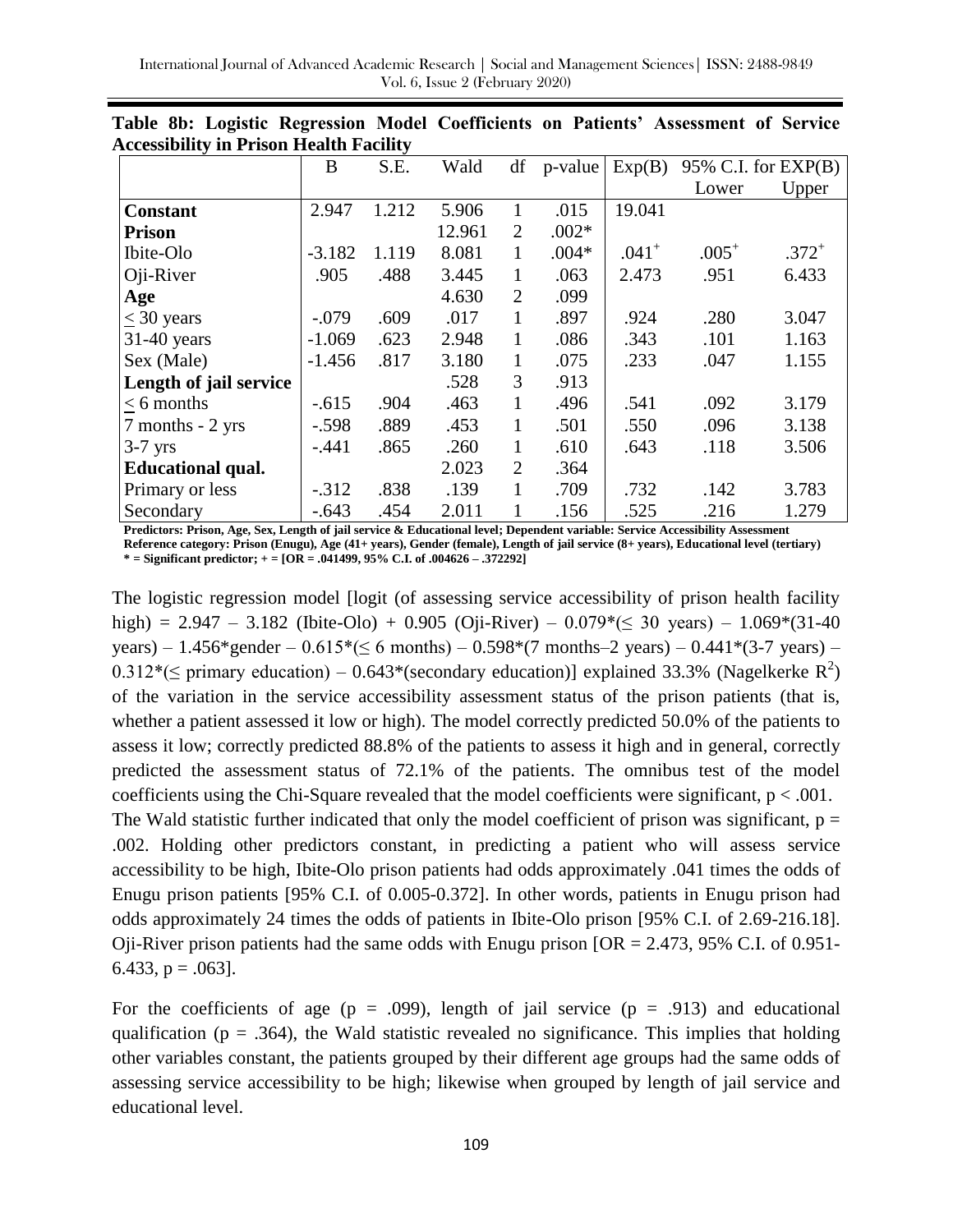#### **Discussion**

Majority of the patient inmates was young (between 21-30 years) and differed in gender composition amongst the prisons in favour of men. In length of jail service, Enugu prison and Ibite-Olo prison had more patients that have served 7 months – 2 years while Oji River prison had more of those that have served 3-7 years. Inmates differed in their educational qualifications amongst the three prisons with Enugu and Ibite-Olo remaining almost at par at the secondary school level, while Oji River had more patient inmates with tertiary education.

In assessing the accessibility of prison health care services, patient inmates at the Enugu prison indicated that the most accessible services were that of in-patient clinic with bed facility followed by referral services and laboratory services which were slightly above average. Emergency 24 hours clinic, contacting provider when absent and pharmacy were slightly below average. Getting adequate amount of drugs was the least accessible service. In general, greater part of the patients at the Enugu prison assessed service accessibility in the prison to be high. In Ibite-Olo prison, the most accessible service was that of contacting provider when absent. Referral services were also accessible though slightly below average. Services such as getting adequate amount of drugs, laboratory services, pharmacy and in-patient clinic with bed facility were rarely accessible while emergency 24 hours clinic was not accessible. In general, quite a few patients assessed service accessibility in the prison to be high; majority assessed it to be low. At the Oji-River prison, the most accessible services were that of referral services, contacting provider when absent and getting adequate amount of drugs. Accessibility of emergency 24 hours and in-patient clinic with bed facility were also relatively high while that of laboratory services and pharmacy was low. In general, most of the patients assessed healthcare service accessibility in the prison to be high. These results do indicate that just Enugu and Orji-River prisons showed high accessibility of prison healthcare services to patient inmates unlike Ibite-Olo where accessibility of healthcare services was rather rated low. On our visits to the prisons, one thing that remained common was the absence of pharmaceutical products especially drugs for patient inmates. On closer examination and on interaction with the prisons' authorities, we could design a non-coordinated effort on the part of the authorities to make available pharmaceutical products mostly drugs for patient inmates' benefits. This case of non-availability of drugs was more manifest and difficult atIbite-Olo, where there was a complete absence of a functioning pharmacy as drugs were supplied to the prison on a request basis alone. Patients also recalled that at most times the drug supply took longer time than necessary and may also be unavailable at last either because of high cost or non-prioritization on the part of the prison authority to make the drugs available. The inaccessibility of drugs to prison patient inmates reflects the general out-of-drug syndrome witnessed within the Nigerian healthcare system where patients are often advised to obtain their prescribed drugs from facilities outside the ones that prescribed them hindering access to healthcare services. This result reflects [Topp et al., 2016; Noeske *et al., 2006;* Noeske *et al.,* 2013; Schwitters *et al.,* 2014; Telisinghe *et al.,* 2014] where it was documented that reports coming from the Sub-Saharan Africa (SSA) have it that despite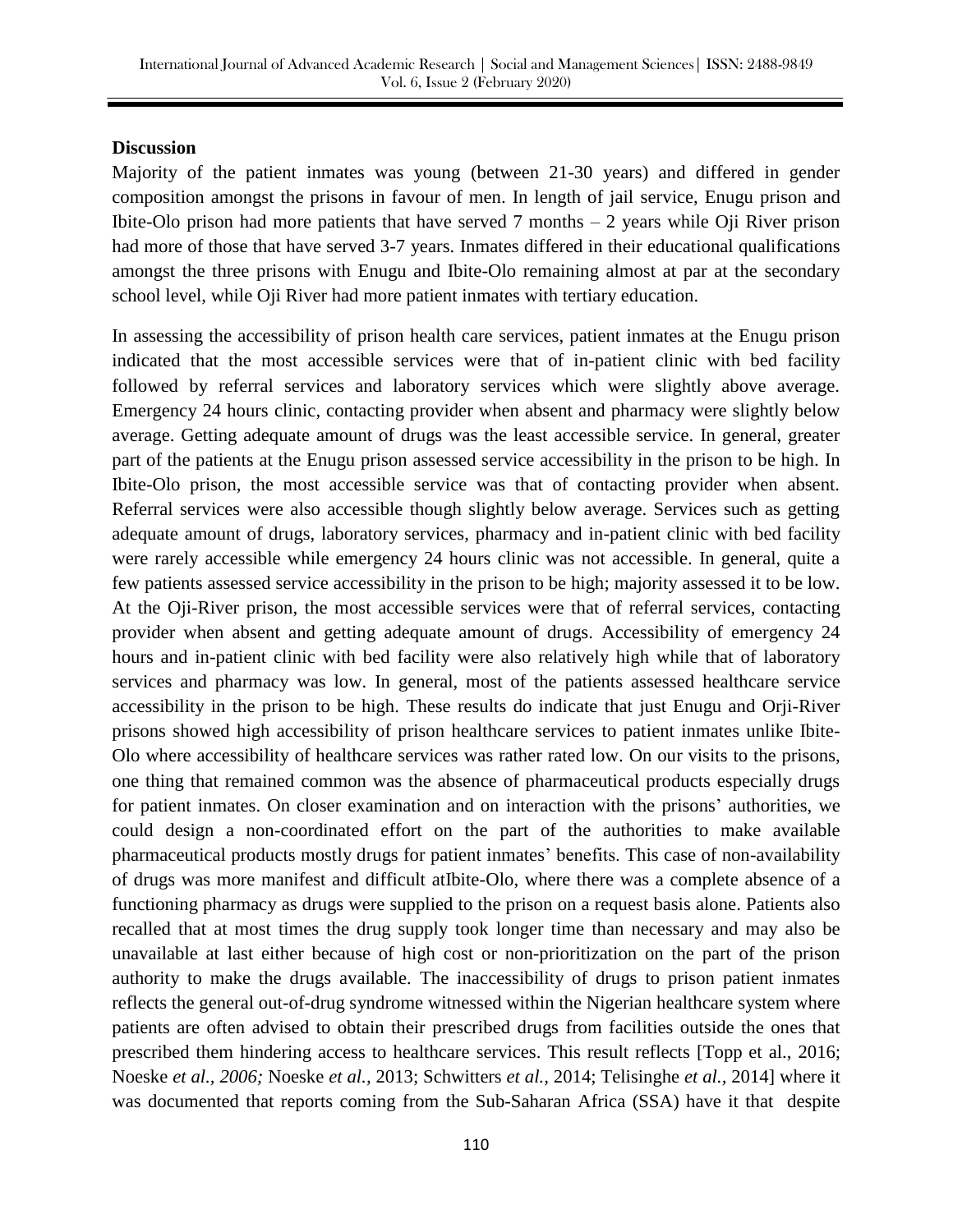widespread recognition that prisons are a high-risk environment for ill-health, deficiencies remain in most SSA countries' response due to low priority. Beefing up government's response to prison healthcare services delivery in Nigeria through investigative undertakings amongst the prisons and eventual policy response to address identified problems should get the government's attention as soon as possible.

Comparisons on health services accessibility amongst the prisons showed that there were significant differences amongst them. In emergency 24 hours clinic, referral services and getting adequate amount of drugs, significant accessibility differences amongst the prisons exist and was highest in Oji River and least in Ibite-Olo. For contacting of provider when absent, there was likewise a significant accessibility difference amongst the prisons; accessibility was highest in Oji-River prison and least in Enugu prison. For in-patient clinic with bed facility, pharmacy and laboratory services there were also significant accessibility differences amongst the prisons; however, accessibility was highest in Enugu prison and least in Ibite-Olo prison. For overall accessibility, there were significant differences amongst the prisons; high accessibility of the services was associated most to Oji-River prison and least to Ibite-Olo prison. These differences on the accessibility of healthcare services reported amongst the prisons are of concerns especially when directives and coordination of prison healthcare services are provided from the same source---headquarters in Abuja. These problems could be narrowed down to the ability and inability of the local prison officials to implement directives as directed, thus the variances. Improved monitoring and evaluation of the implementation processes of the healthcare services for the overall benefit of the prison inmates should be encouraged from the headquarters in Abuja. These results reflect the findings in [Topp *et al.,* 2016; Noeske et al., 2006; Noeske *et al.,* 2013; Schwitters *et al.,* 2014; Telisinghe *et al.,* 2014] that state that reports coming from the Sub-Saharan Africa (SSA) have it that despite widespread recognition that prisons are a high-risk environment for ill-health, deficiencies remain in most SSA countries' response. Strategies to improve health in prisons have tended to be isolated and disease-specific and national health strategic plans often lack substantive reference to prison-specific interventions.

Comparisons amongst age groups on health care services accessibility show that at Enugu prison and Oji-River prison, there were significant accessibility assessment differences amongst the age groups. In Enugu prison, more of the elderly patients, than the younger ones ( $\leq 30$  years and 31-40 years) assessed accessibility of prison health care services to be high. In Oji-River prison, it was vice versa; increase in age consistently decreased the accessibility assessment of prison health care services; thus the elderly least assessed it high. In Ibite-Olo, there was no significant accessibility assessment difference amongst the age groups. These reported differences could be accounted for by the likely differentials in the individual prison's authority attitude towards the prison patient inmates in regard to age-related healthcare services delivery. This is because all the existing policies regarding healthcare services delivery in the prisons remain the same and in the hands of the federal government of Nigeria who controls them. The differences we have witnessed may have come from local prison authorities in the way they enforce and implement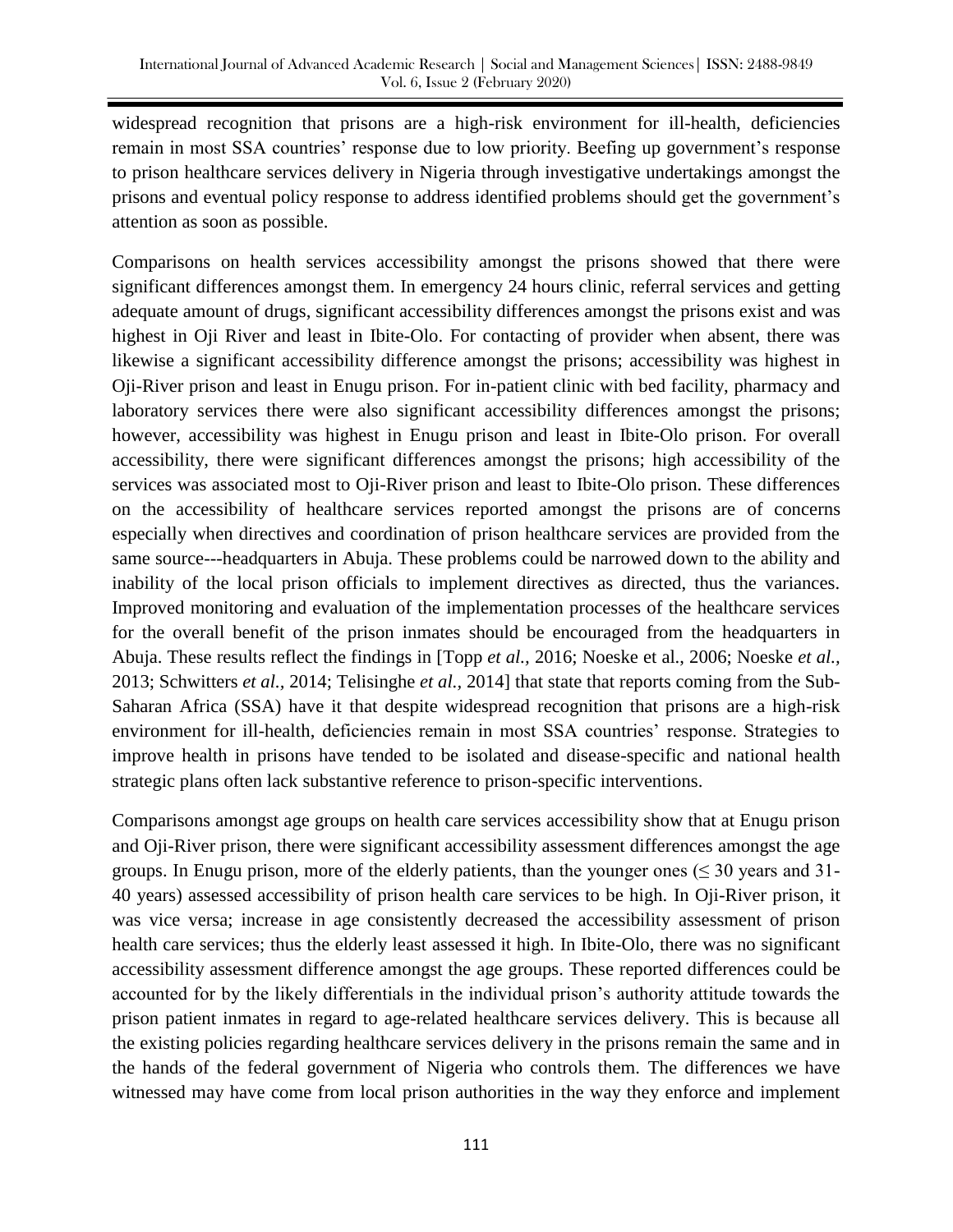policies regarding age-related healthcare services delivery. Monitoring and enforcement of rules and regulations in regard to these healthcare policies in all the prisons in Nigeria could be the right step in the right direction to ensure uniformity of purpose and results. Information in regard to healthcare consumption sensitive to the various patients' age brackets within and amongst the prisons should be developed to improve on the observed differences amongst the different age groups' accessibility to healthcare. There results equally show that there exist differences in attitude in regard to healthcare consumption as the elderly population is more likely to seek and require more healthcare unlike the younger population that may have a less concern attitude to healthcare consumption. This result also reflects [Topp *et al.,* 2016; Noeske *et al.,* 2006; Noeske et al., 2013; Schwitters *et al.,* 2014; Telisinghe *et al.,* 2014] where it was documented that reports coming the Sub-Saharan Africa (SSA) have it that despite widespread recognition that prisons are a high-risk environment for ill-health, deficiencies remain in most SSA countries' response due to low priority.

Comparisons between male and female patients on accessibility of prison healthcare facilities have it that in Enugu prison, there was a significant assessment difference on the accessibility of healthcare between males and females; more females than males assessed service accessibility to be high. In Ibite-Olo prison and Oji-River prison, there were no female respondents. This difference basically is accounted for by individual gender attitude towards healthcare accessibility and consumption as females are more likely to pay particular attention to healthcare consumption compared to their male counterparts. Gender sensitive policies to encourage the male patient inmates' attitude towards better personal/healthcare should be encouraged. This result also reflects the almost general policy failure to address gender differences on consumption of healthcare. This result above is supported bythe following statement as in publications [Topp *et al.,* 2016; Sifunda *et al.,* 2006; Sifunda *et al.,* 2007; Stephens *et al.,* 2009; Stephens *et al.*, 2016] which say in effect that policies guiding the provision of care in prisons have been constrained by the inability of policy makers and programme developers to develop sophisticated and sustainable interventions to improve access to healthcare in SSA. This constraint has been due to (among other things) the paucity of research focused on the institutional and social dynamics influencing prisoner health and access to health care.

The logistic regression model assessing service accessibility of prison healthcare facilities by inmates was high which confirm the results as above. The omnibus test of the model coefficients using the Chi-Square revealed that the model coefficients were significant. The Wald statistic further indicated that only the model coefficient of prison healthcare was significant. Holding other predictors constant, in predicting a patient who will assess service accessibility to be high, Ibite-Olo prison patient inmates had odds approximately .041 times the odds of Enugu prison patient inmates. In other words, patients in Enugu prison had odds approximately 24 times the odds of patients in Ibite-Olo prison. Oji-River prison patient inmates had the same odds with Enugu prison. For the coefficients of age, length of jail service and educational qualification, the Wald statistic revealed no significance. This implies that holding other variables constant, the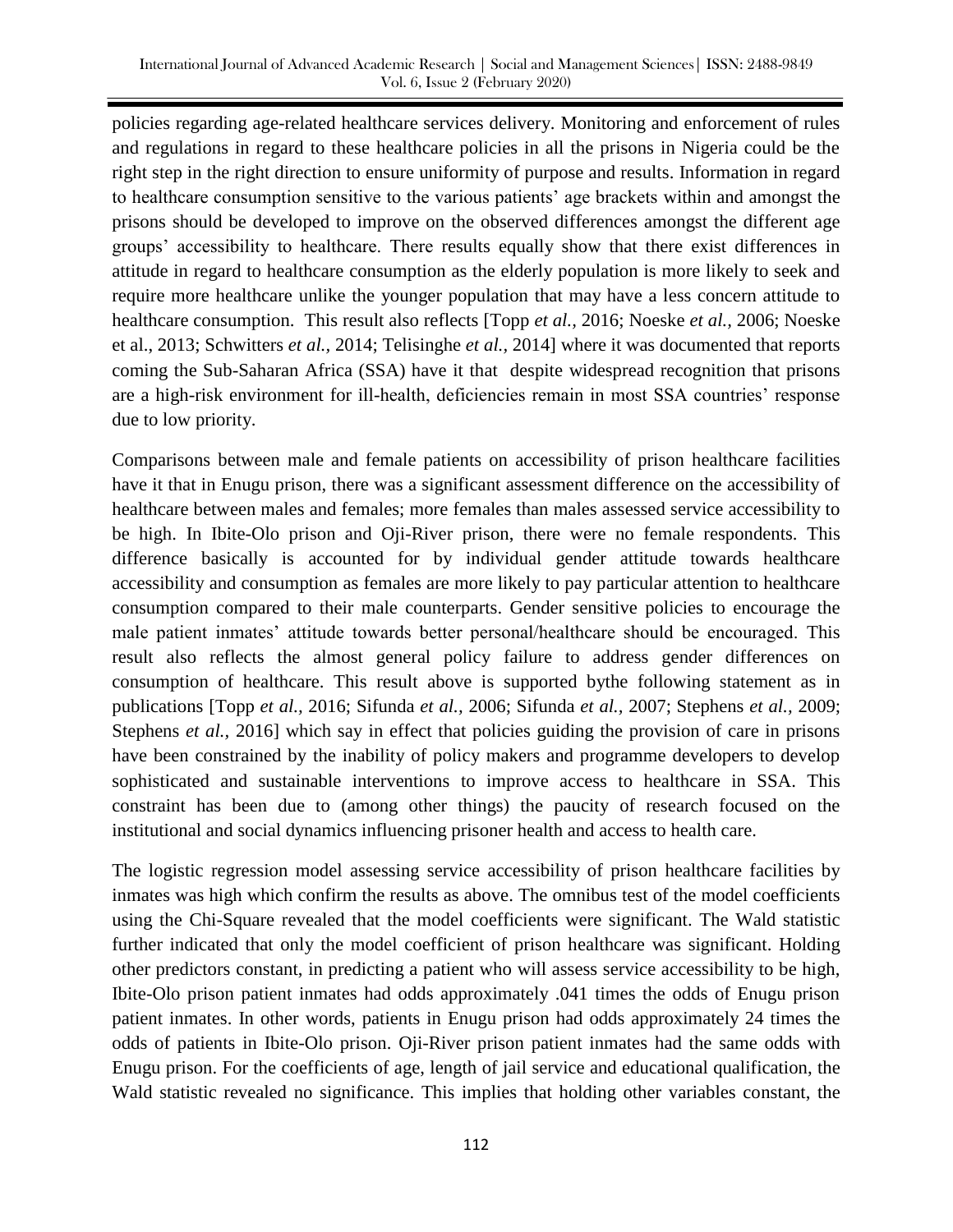patients grouped by their different age groups had the same odds of assessing service accessibility to be high; likewise when grouped by length of jail service and educational level.

## **Conclusion**

In conclusion, healthcare services accessibility was considered high though with individual prison's differences. In general, greater part of the patients at the Enugu prison assessed service accessibility in the prison to be high. In Ibite-Olo, quite a few patients assessed service accessibility in the prison to be high; majority assessed it to be low. In Oji-River, most of the patients assessed healthcare service accessibility in the prison to be high. For overall accessibility, there were significant differences amongst the prisons; high accessibility of the services was associated most to Oji-River prison and least to Ibite-Olo prison. For the coefficients of age, length of jail service and educational qualification, the Wald statistic revealed no significance. This implies that holding other variables constant, the patients grouped by their different age groups had the same odds of assessing service accessibility to be high; likewise when grouped by length of jail service and educational level.

## **Recommendations**

Comparisons on health services accessibility amongst the prisons showed that there were significant differences amongst them. In emergency 24 hours clinic, referral services and getting adequate amount of drugs, significant accessibility differences amongst the prisons exists and was highest in Oji River and least in Ibite-Olo. For contacting of provider when absent, there was likewise a significant accessibility difference amongst the prisons; accessibility was highest in Oji-River prison and least in Enugu prison. For in-patient clinic with bed facility, pharmacy and laboratory services, there were also significant accessibility differences amongst the prisons; however, accessibility was highest in Enugu prison and least in Ibite-Olo prison. For overall accessibility, there were significant differences amongst the prisons; high accessibility of the services was associated most to Oji-River prison and least to Ibite-Olo prison. These differences on the accessibility of healthcare services reported amongst the prisons are of major concern especially when directives and coordination of prison healthcare services are provided from the same source---headquarters in Abuja. These problems could be reduced to the barest minimum if powers on availability of healthcare services and management are devolved to local prison authorities. More so, more budgetary allocations to prison healthcare services will be a good idea.

## **Acknowledgements**

We do acknowledge the assistance of the post graduate students who helped in the questionnaire administration and gathering.

# **References**

African Regional Health Report (2006). Retrieved September 11, 2007 http://whqlibdoc.who.int/afro/2006/9290231033 rev eng.pdf.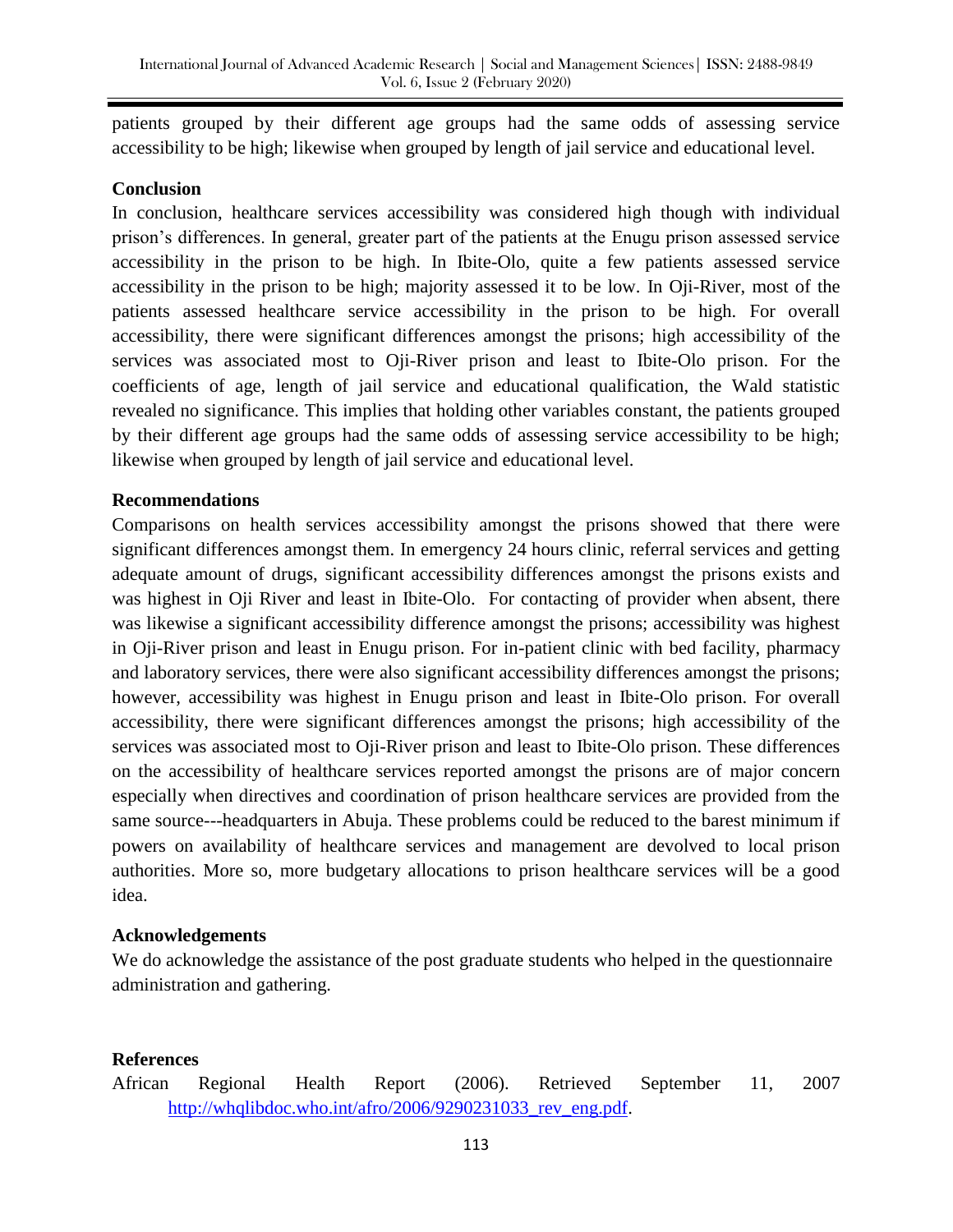- Agunbiade, O. M. (2013). Prison health in Nigeria: A sociological discourse. *African Journal of Political Science and International Relations.* 7(2). 38-41.
- Amy L. Katzen. African American Men's Health and Incarceration: Access to Care upon Reentry and Eliminating Invisible Punishments. Berkeley journal of gender, law and justice. Vol. 26/issue 2,
- Andrew P. W., Steffie, W., Wesley B. J., Karen, E. L., Danny, M., David, H. B. & David, U. H. (2009). The Health and Health Care of US Prisoners: A Nationwide Survey. *American Journal of Public Health.* 99(41).
- Anthony Tamburello, Herbert Kaldany, and Jeffrey Dickert (2017). Correctional mental health administration. International Review of Psychiatry. Vol. 29,, issue 1: Psychiatry in the correctional setting.
- Bell v. Wolfish. 441 U.S. 520. (1979). [\[Google Scholar\]](http://scholar.google.com/scholar_lookup?hl=en&publication_year=1979&author=Bell+v.+Wolfish&)
- Binswanger A, Krueger PM, Steiner JF. (2009) Prevalence of chronic medical conditions among jail and prison inmates in the USA compared with the general population. Journal of Epidemiology and Community Health. 63: 912–919. Pmid:19648129
- Bowring v. Godwin. 551 F. 2d 44. (4th Cir., 1977)[.\[Google Scholar\]](http://scholar.google.com/scholar_lookup?hl=en&publication_year=1977&author=Bowring+v.+Godwin&)
- Comment, *Beyond the Ken of the Courts: A Critique of Judicial Refusal to Review the Complaints of Convicts,* 72 YALE L.J. 506 (1963) [hereinafter cited as *Beyond the Ken].*
- Council of Europe, 1989. Recommendation R (98) 7 of the Committee of Ministers to member states concerning the ethical and organisational aspects of health care in prison. Council of Europe Committee of Ministers, Strasbourg.
- Directorate of Social & Human Development & Special Programs SADC Secretariat 2009. Minimum Standards for HIV and AIDS TB Hepatitis B and C and Sexually Transmitted Infections Prevention Treatment Care and Support in Prisons in the SADC Region. Gaborone, Botswana SADC House.
- De viggiani N. (2007). Unhealthy prisons: exploring structural determinants of prison health. Sociol. Health Illness. 29(1):115-135. Retrieved March 5, 2007 from [http://www.blackwell-snergy.com.](http://www.blackwell-snergy.com/)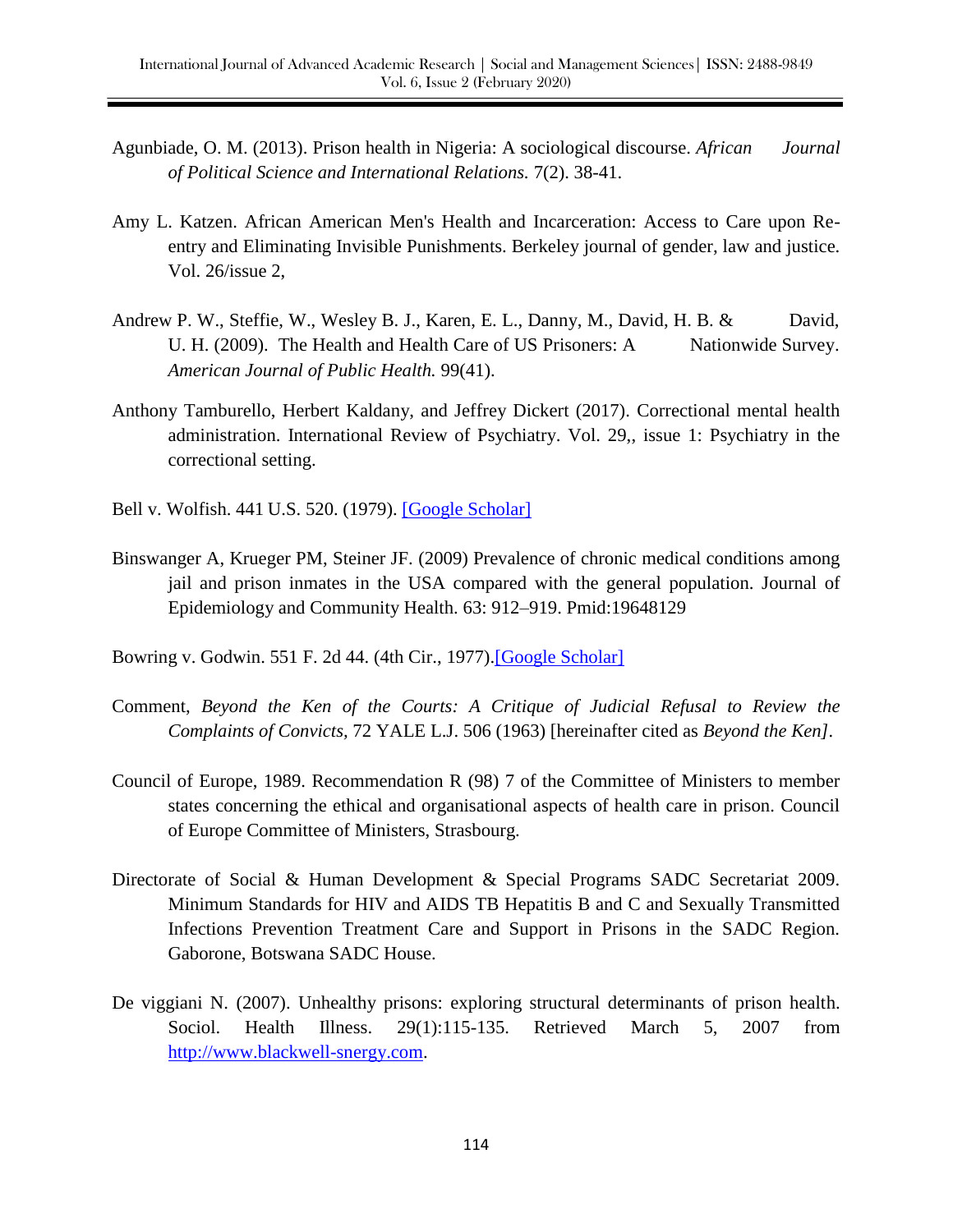- Emily A. Wang *&*Jeremy Green. (2010).*Incarceration as a Key Variable in Racial Disparities of Asthma Prevalence, 10* BIoMED CENTR. PUB. HEALTH (1) 4.
- Emily A. Wang (2009).*Incarceration, Incident Hypertension, and Access to Health Care, 169*  ARCH. INTERN. MED. 687, 689 (2009). (May 1, 2010), [http://www.mayoclinic.com/health/left-ventricularhypertrophy/DS00680.](http://www.mayoclinic.com/health/left-ventricularhypertrophy/DS00680)
- Enugu State (2004) Enugu State: Poverty Reduction Strategy/State Economic Empowerment Development Strategy PRS/SEEDS 2004-2009. Ministry of Human Development and Poverty Reduction Enugu State.
- Estelle v. Gamble. 429 U.S. 97. (1976). [\[Google Scholar\]](http://scholar.google.com/scholar_lookup?hl=en&publication_year=1976&author=Estelle+v.+Gamble&)
- Ezuma N .2012 Joint Annual Review and 2013 Midterm Review of State Strategic Health Development Plan. Enugu State Report, August.
- Fazel S, Hope T, O'Donnell I, Piper M, Jacoby R. (2001). Health of elderly male prisoners: Worse than the general population, worse than younger prisoners. Age Ageing. 2001; 30: 403–407. pmid:11709379
- Fazel S, Baillargeon J. (2011). The health of prisoners. The Lancet. 377: 956–965.
- Fazel S, Seewald K (2012). Severe mental illness in 33,588 prisoners worldwide: systematic review and meta-regression analysis. British Journal of Psychiatry. 200: 364–373. pmid:22550330
- Feron JM, Paulus D, Tonglet R, Lorant V, Pestiaux D(2005). Substantial use of primary health care by prisoners: Epidemiological description and possible explanations. Journal of Epidemiology and Community Health. 59: 651–655. pmid:16020641
- Freudenberg N (2001). Jails, prisons, and the health of urban populations: a review of the impact of the correctional system on community health. J Urban Health. 78(2):214–235.
- Grogan S, Conner M, Norman P, Willits D, Porter I (2000) Validation of a questionnaire measuring patient satisfaction with general practitioner services. *Quality in Health Care*  **9:210**–215
- *Hatton, D. C., Kleffel, D., & Fisher, A (2006). Prisoner's perspectives of health problems and healthcare in a US Women's jail. Women & Health. 44(1), 119–136[.Google Scholar](https://scholar.google.com/scholar?hl=en&q=Hatton%2C%20D.%20C.%2C%20Kleffel%2C%20D.%2C%20%26%20Fisher%2C%20A.%20%282006%29.%20Prisoner%27s%20perspectives%20of%20health%20problems%20and%20healthcare%20in%20a%20US%20Women%27s%20jail.%20Women%20%26%20Health%2C%2044%281%29%2C%20119%E2%80%93136.)*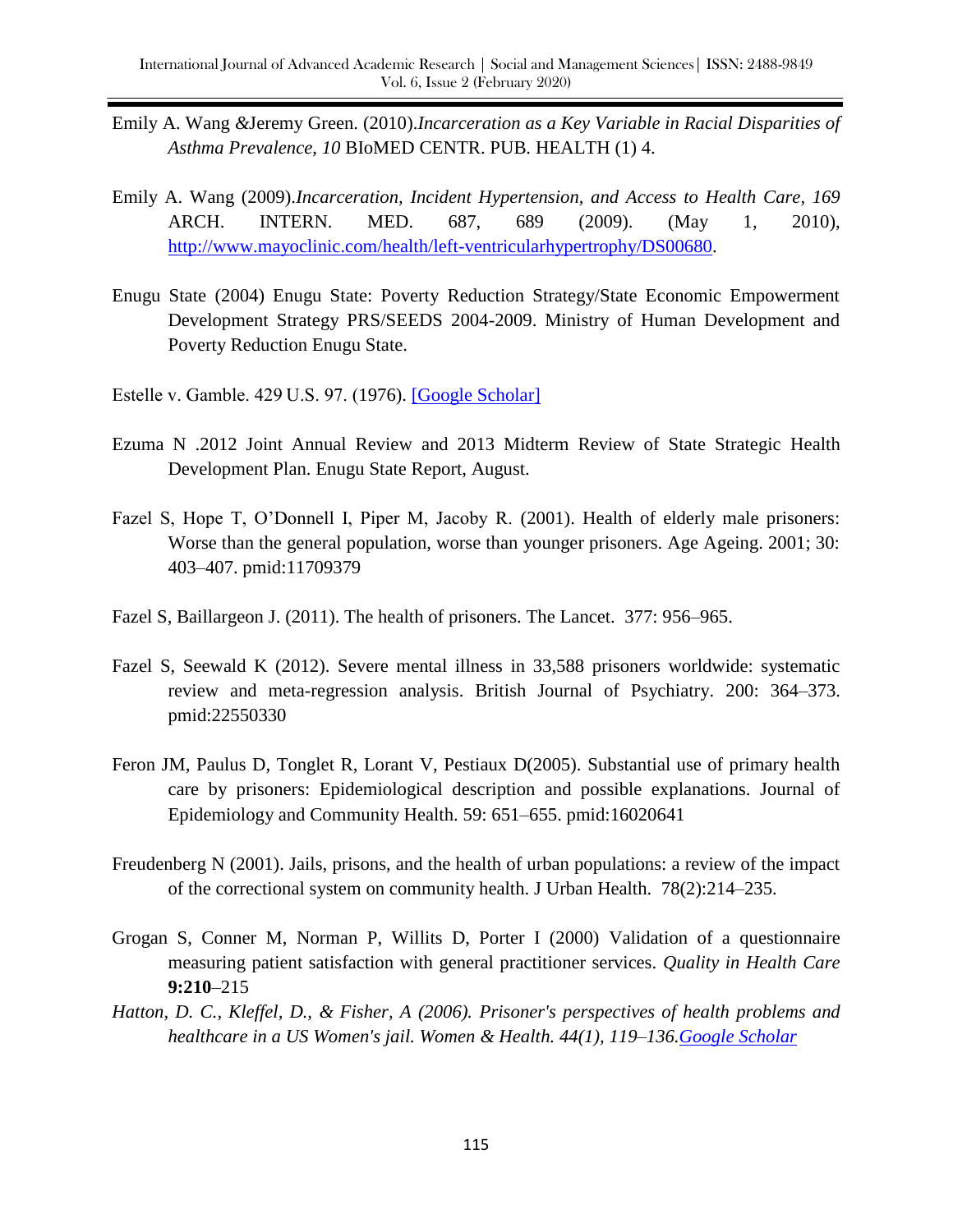- Henostroza G Topp SM Hatwiinda S (2013). The High Burden of Tuberculosis (TB) and Human Immunodeficiency Virus (HIV) in a large Zambian prison: a public health alert. PLoS ONE. ( 8): e67338
- Her Majesty's Inspectorate for Prison for England and Wales, 1996. Patient or Prisoner? Home Office, London.
- Her Majesty's Prison Service/Department of Health, 2001.Prison Health Policy Unit Task Force Annual Report 2000/2001. HMD/DoH, London.
- Hilton NZ, Simmons JL (2001). The influence of actuarial risk assessment in clinical judgments and tribunal decisions about mentally disordered offenders in maximum security. Law Human Behav. 25:393-408.
- Hoptman MJ, Yates KF, Patalinjug MB, Wack RC, Convict A. Clinical prediction of assaultive behaviour among male psychiatric patients at a maximum-security forensic facility. Psychiatric Services 50:1462-1466. Retrieved January 28, 2007 from http://www. psychiatricservices.psychiatriconline.org/cgi/reprint/50/11/1461.
- Jane Leaman, Lynn Emslie, Anna Richards, Éamonn O'Moore (2016).Rapid review of evidence of the impact on health outcomes of NHS commissioned health services for people in secure & detained settings to inform future health interventions and prioritization in England.
- Johnstone-Robertson S, Lawn SD, Welte A, Bekker L-G, Wood R (2011). Tuberculosis in a South African Prison—a transmission modelling analysis South African Medical Journal = Suid-Afrikaanse Tydskrif Vir Geneeskunde
- Jürgens R Nowak M Day M. (2011). HIV and incarceration: prisons and detention Journal of the International AIDS Society
- Kathryn M. Nowotny (2017)Health care needs and service use among male prison inmates in the United States: A multi-level behavioral model of prison health service utilization. Health & Justice5:9
- *Magee C. G. Hult J. R. & McMillan, S (2005). Preventive care for women in prison: A qualitative community health assessment of the Papanicolaou test and follow-up treatment at a California state women's prison. Am J Public Health.; 95(10), 1712– 1717[.Google Scholar](https://scholar.google.com/scholar?hl=en&q=Magee%2C%20C.%20G.%2C%20Hult%2C%20J.%20R.%2C%20%26%20McMillan%2C%20S.%20%282005%29.%20Preventive%20care%20for%20women%20in%20prison%3A%20A%20qualitative%20community%20health%20assessment%20of%20the%20Papanicolaou%20test%20and%20follow-up%20treatment%20at%20a%20California%20state%20women%E2%80%99s%20prison.%20Am%20J%20Public%20Health%2C%2095%2810%29%2C%201712%E2%80%931717.)*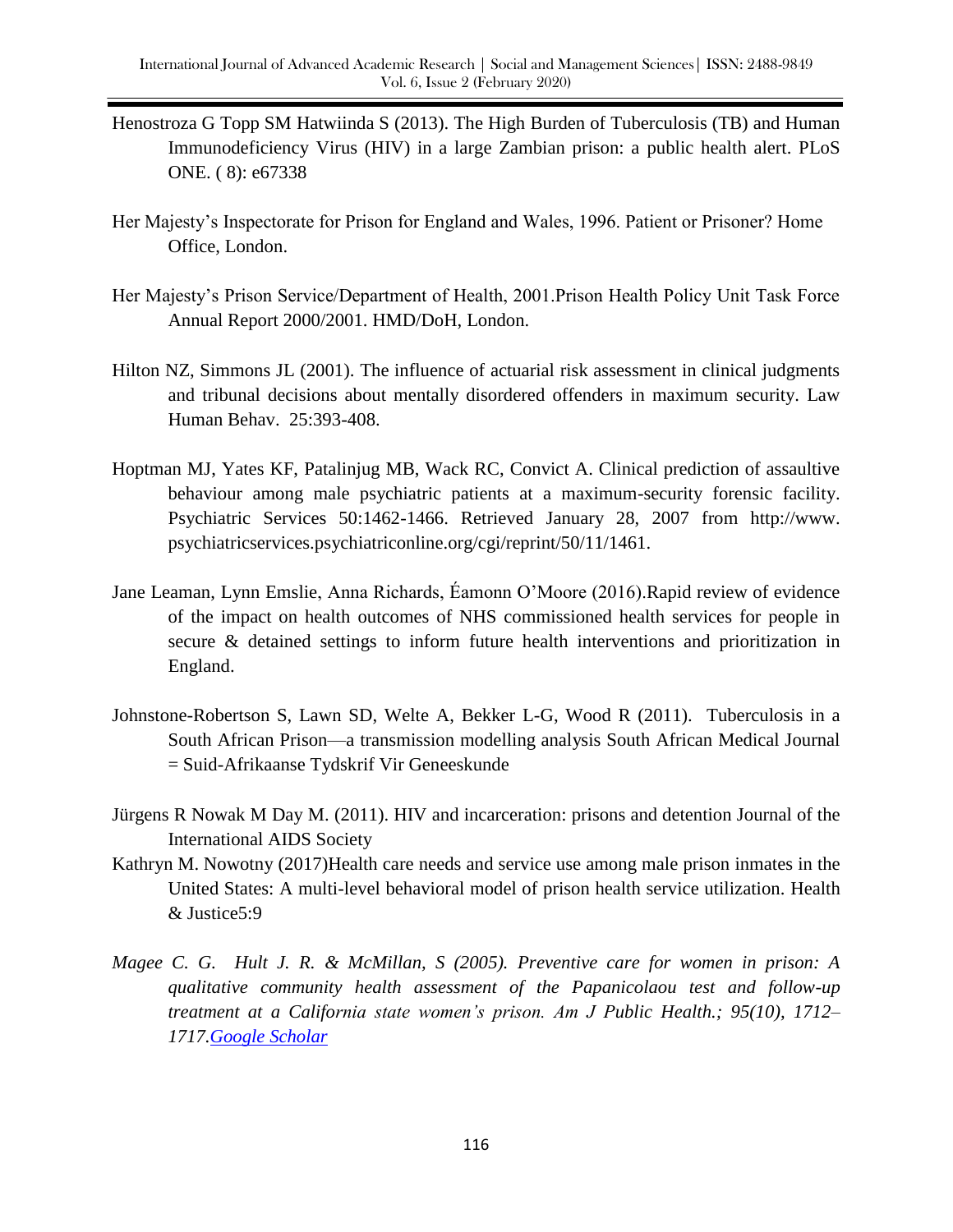- Marshal G N and Hays R D. The Patient Satisfaction Questionnaire Short-Form (PSQ-18). RAND, 1994
- Marshall T, Simpson S, Stevens A (2001). Use of health services by prison inmates: comparisons with the community. Journal of Epidemiology and Community Health. 55: 364–365. pmid:11297662
- Marvin Zalman (2007). Prisoners' Rights to Medical Care. Journal of criminal law and criminology 73; vol.63/issue 2 articles 3.
- Moschetti K, Stadelmann P, Wangmo T, Holly A, Bodenmann P (2015). Disease profiles of detainees in the Canton of Vaud in Switzerland: gender and age differences in substance abuse, mental health and chronic health conditions. BMC Public Health. 2015; 15: 872. pmid:26358116
- Moschetti K, Zabrodina V, Stadelmann P, Wangmo T, Holly A, Wasserfallen J-B (2017) Exploring differences in healthcare utilization of prisoners in the Canton of Vaud, Switzerland. PLoS ONE 12(10): e0187255.https://doi.org/10.1371/journal.pone.0187255
- National Commission on Correctional Health Care. The Health Status of Soon-to-Be-Released Inmates, Vol. 1. Available at: [http://www.ncchc.org/pubs/pubs\\_stbr.](http://www.ncchc.org/pubs/pubs_stbr) Vol1.html. Accessed July 10, 2008.
- Noeske J Kuaban C Amougou G Piubello A Pouillot R (2006). Pulmonary tuberculosis n the central prison of Douala, Cameroon. East Afr Med J 2006 83( 1): 25-30 .
- Okoli CI and Cleary SM (2011).Socioeconomic status and barriers to the use of free antiretroviral treatment for HIV/AIDS in Enugu State, south-eastern Nigeria. African Journal of AIDS Research. 10(2): 149–155.
- Onwujekwe O, Onoka C, Uguru N, Tasie N, Uzochukwu B, Eze S, Kirigia J and Petu A (2010). Preferences for benefit packages for community-based health insurance: an exploratory study in Nigeria. BMC Health Services Research. 10:162.
- *Patterson R F & Greifinger, R. B (2006). Treatment of mental illness in correctional setting. In R. Greifinger (Ed.), Public Health Behind Bars: From Prisons to Communities; (pp. 347– 367). New York, NY: Springer. [Google Scholar](https://scholar.google.com/scholar?hl=en&q=Patterson%2C%20R.%20F.%2C%20%26%20Greifinger%2C%20R.%20B.%20%282006%29.%20Treatment%20of%20mental%20illness%20in%20correctional%20setting.%20In%20R.%20Greifinger%20%28Ed.%29%2C%20Public%20Health%20Behind%20Bars%3A%20From%20Prisons%20to%20Communities%20%28pp.%20347%E2%80%93367%29.%20New%20York%2C%20NY%3A%20Springer.)*
- Prison Health Research Net Work. Prison Primary Health Care Survey. Department of Health Prison health, Wellington House. 133—166 Waterloo Road, London, SE.1 8UG.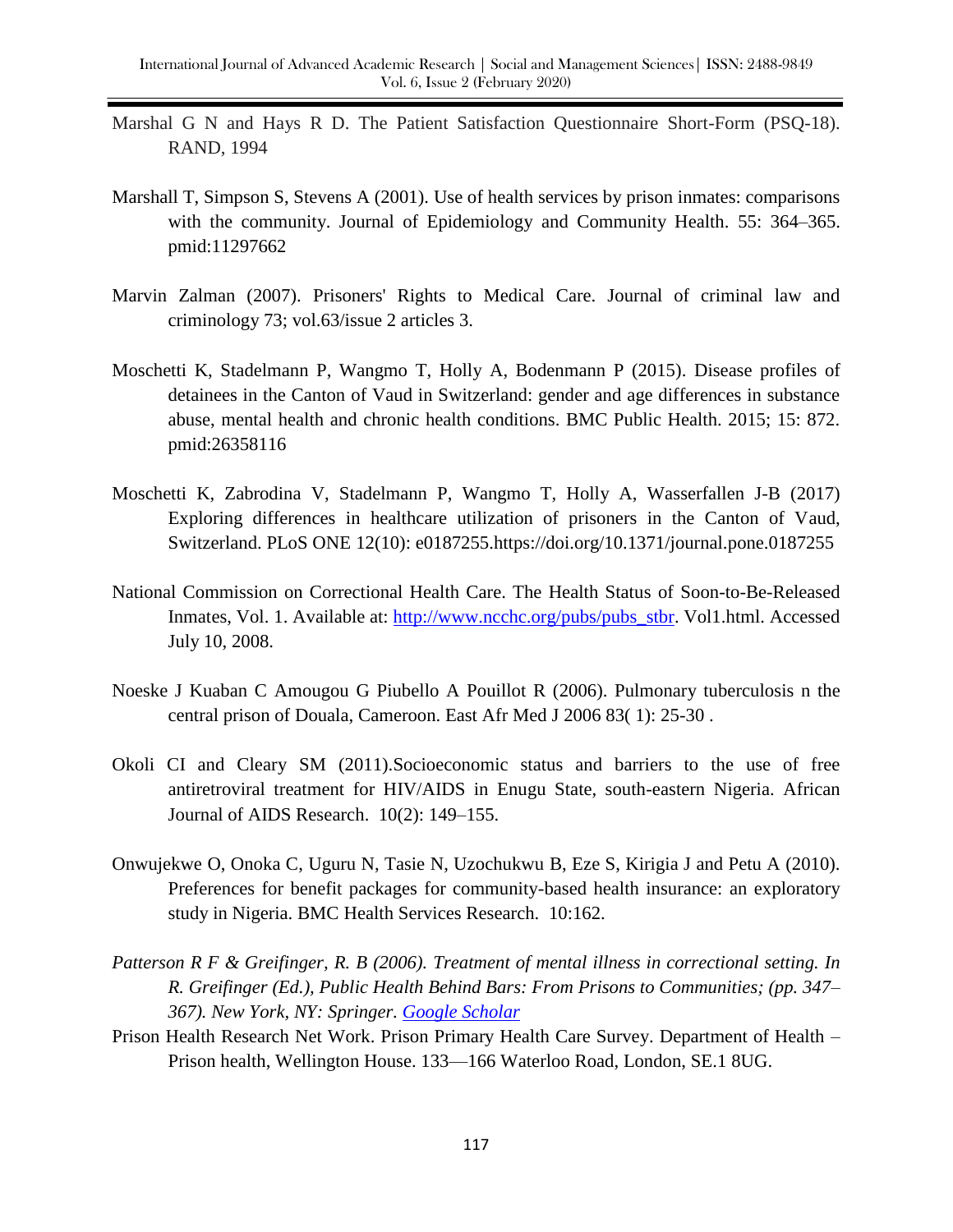Prison Reform Trust. Prison: the facts. 2016. Bromley Briefings Summer.

- Reed J, Lyne M (*1997).* The quality of health care in prison: results of a year's programme of semi-structured inspections *BMJ 315:1420.*
- Robert B. Greifinger (2006).*Inmates As Public Health Sentinels*, 22 Wash. U. J. L. & Pol'y 253 [\(http://openscholarship.wustl.edu/law\\_journal\\_law\\_policy/vol22/iss1/21](http://openscholarship.wustl.edu/law_journal_law_policy/vol22/iss1/21))
- Rutherford M, Duggan S. Meeting complex health needs in prisons. Public Health. 2009; 123: 415–418. pmid:19482321.
- Schwitters A, M Kaggwa P, Omiel G (2014). Tuberculosis incidence and treatment completion among Ugandan prison inmates. The International Journal of Tuberculosis and Lung Disease 18 781–86.
- Seifman Visiting Lecturer R. Egamberdi, N 2008. HIV and prisons in sub-Saharan Africa: opportunities for action. *XVII International AIDS Conference. 3-8 August 2008, Mexico City, Mexico*.
- See the sad description in Behind the wall at pp.  $37 41$ ; Abraham Ogbodo "A peep into the abyss" in The African Guardian April 9, 1990, pp.  $12 - 13$ ; African Concord 16 April 1990 pp.  $25 - 27$ ; and A.A Adeyemi "Custodial Rights: Rights of prisons inmates" (1991) Jus. Vol. 2 No. 11 p. 48 November 1991.

SMOH, Enugu State, 2011

- Sheps SB, Schechter MT, Prefontaine RG (1987). Prison health services: a utilization study. Journal of Community Health. 1987; 12: 4–22. pmid:3584536.
- Sifunda S Reddy PS Braithwaite R (2006). Access point analysis on the state of health care services in South African prisons: a qualitative exploration of correctional health care workers' and inmates' perspectives in Kwazulu-Natal and Mpumalanga. Social Science and Medicine. 2006; 63: 2301– 9
- Sifunda S Reddy PS Braithwaite RB (2007). Social construction and cultural meanings of STI/HIV-related terminology among nguni-speaking inmates and warders in our South African correctional facilities Health Education Research. 22 805– 14.
- Stephanie M. Topp, Clement N. Moonga, Nkandu Luo, Michael Kaingu, Chisela Chileshe, George Magwende, S. Jody Heymann, German Henostroza (2016). Exploring the drivers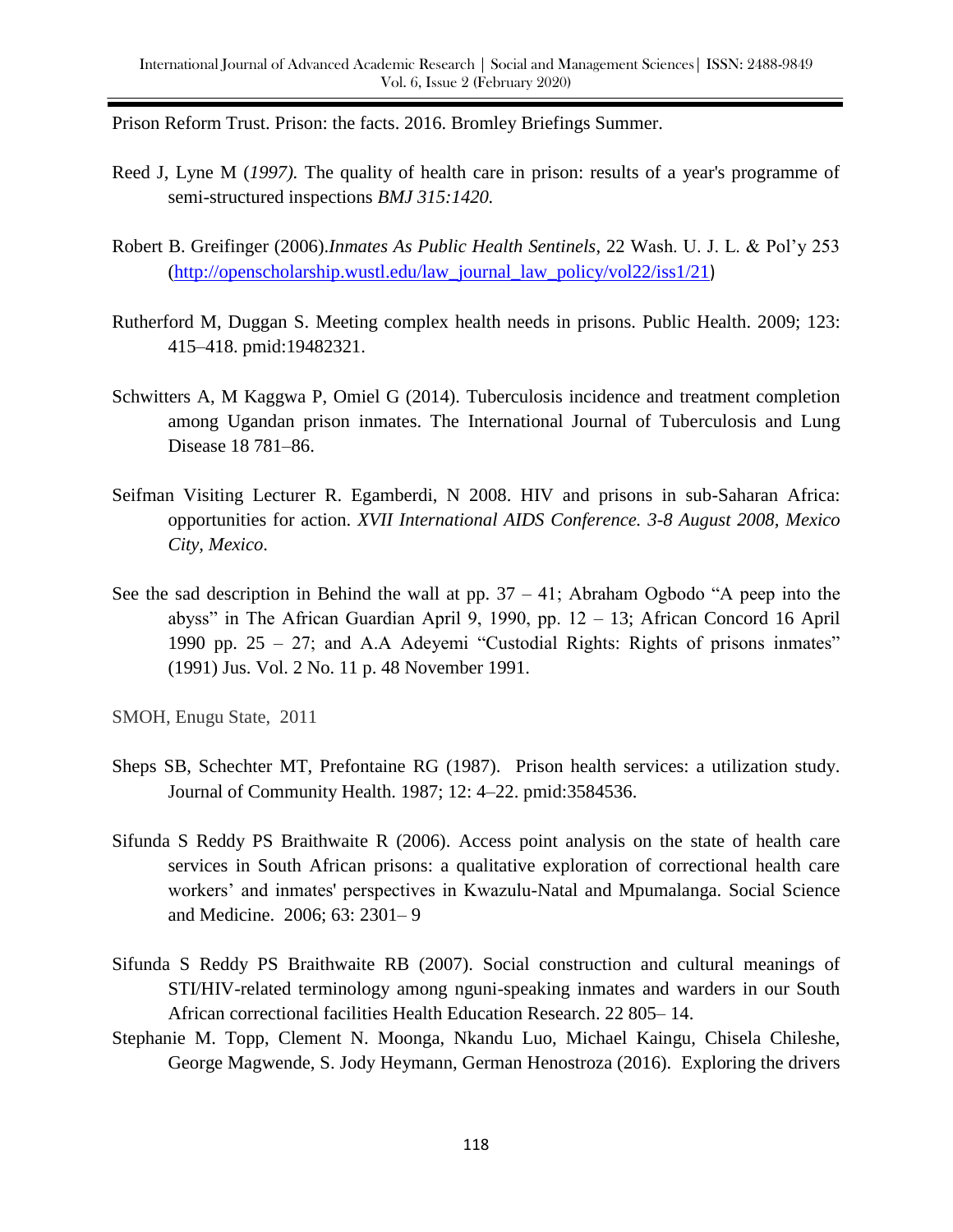of health and healthcare access in Zambian prisons: a health systems approach**.** *Health Policy and Planning*, Volume 31, Issue 9, 1 November 2016, Pages 1250–1261.

- Stephens T, Conerly R, Braithwaite RL (2009). HIV/AIDS, STIs and condom use beliefs among male prison inmates in two South African provinces: Mpumalanga and Kwazulu-Natal Global Public Health. 4: 423–32.
- Stephens TT Gardner D Jones K (2016). Correlates of mandrax use and condom beliefs in preventing sexually transmitted infections among a cohort of South African Prison inmates. *Int Health* 8(2):142–7.
- Telisinghe L Fielding KL Malden JL , et al. High tuberculosis prevalence in a South African prison: the need for routine tuberculosis screening PLoS ONE 2014; 9 (1): e87262.
- Tanguay S, Trestman R, Weiskopf C (2004). Patient Health Satisfaction Survey in Connecticut Correctional Facilities. Journal of Correctional Health Care Vol. 20(2) 127-134.
- Twaddle AC (1976). Utilization of medical services by a captive population: an analysis of sick call in a state prison. Journal of Health and Social Behavior. 17: 236–248. pmid:1002964.
- UNODC. 2010. Partnership to promote management of HIV in prisons in Africa. *Partnership to Promote Management of HIV in Prisons in Africa*.
- Walmsley R. World Prison Population List (Eleventh edition). 2015. International Center for Prison Studies.
- Watson R, Stimpson A, Hostick T. Prison health care: a review of the literature. International Journal of Nursing Studies 2004; (41) 119–128.
- WEBSTER T R, MANTOPOULOS J, JACKSON E, COLE-LEWIS H, KIDANE L, KEBEDE S, ABEBE Y, LAWSON R, AND BRADLEY E (2011). A brief questionnaire for assessing patient healthcare experiences in low-income settings. International Journal for Quality in Health Care, Volume 23, Number 3: pp. 258–268.
- Williams BA, Goodwin JS, Baillargeon J, Ahalt C, Walter LC (2012). Addressing the aging crisis in U.S. criminal justice healthcare. Journal of the American Geriatrics Society 60: 1150–1156. pmid:22642489 .